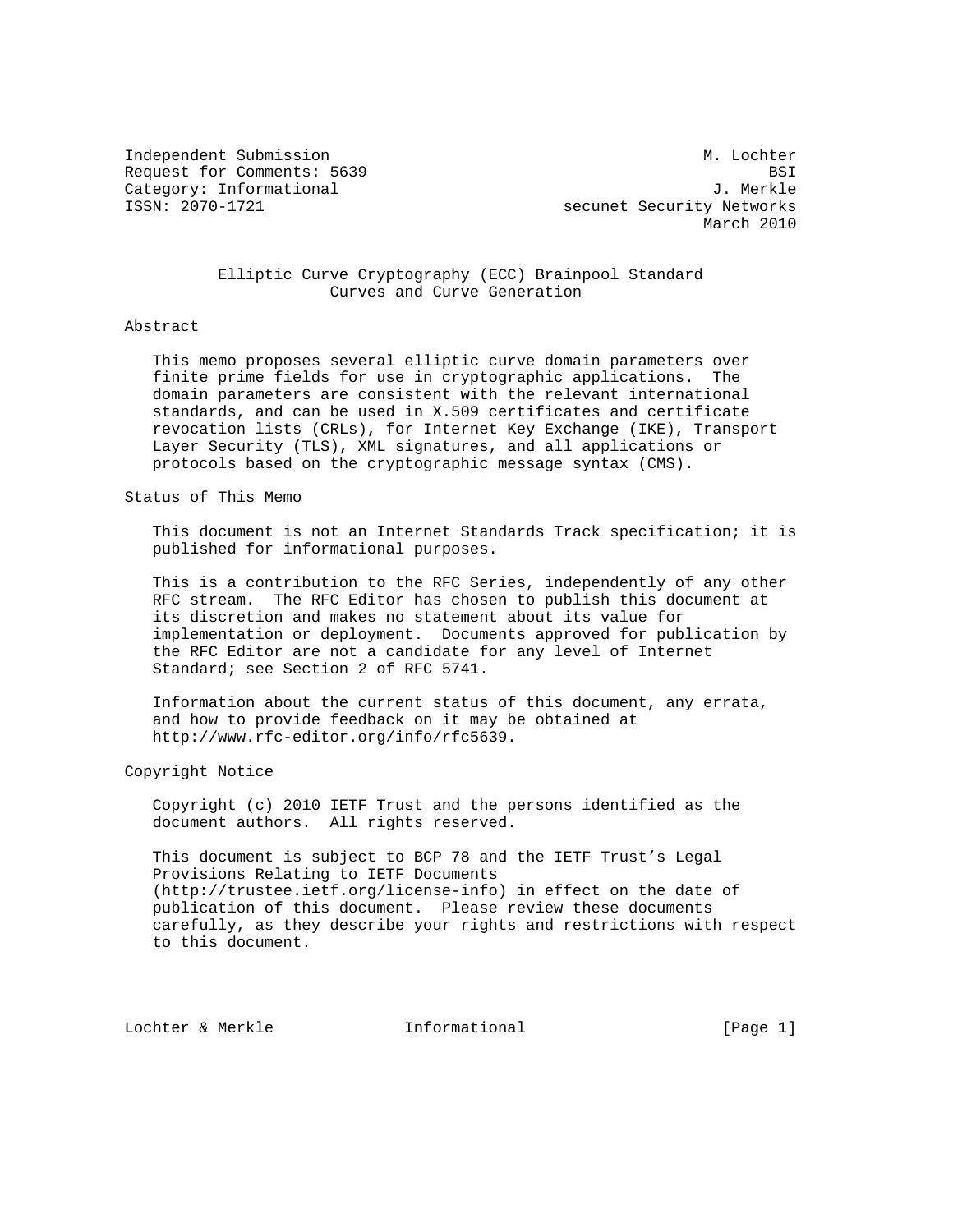Table of Contents

|    | 1.1. Scope and Relation to Other Specifications 4          |
|----|------------------------------------------------------------|
|    |                                                            |
|    | 2. Requirements on the Elliptic Curve Domain Parameters  4 |
|    |                                                            |
|    |                                                            |
|    |                                                            |
|    | 3.1. Domain Parameters for 160-Bit Curves 8                |
|    |                                                            |
|    | 3.3. Domain Parameters for 224-Bit Curves 10               |
|    | 3.4. Domain Parameters for 256-Bit Curves 11               |
|    | 3.5. Domain Parameters for 320-Bit Curves 12               |
|    |                                                            |
|    | 3.7. Domain Parameters for 512-Bit Curves 14               |
|    | 4. Object Identifiers and ASN.1 Syntax 15                  |
|    |                                                            |
|    | 4.2. ASN.1 Syntax for Usage with X.509 Certificates 16     |
|    |                                                            |
| б. |                                                            |
|    |                                                            |
|    |                                                            |
|    |                                                            |
|    | Appendix A. Pseudo-Random Generation of Parameters 22      |
|    | A.1. Generation of Prime Numbers 22                        |
|    | A.2. Generation of Pseudo-Random Curves 24                 |
|    |                                                            |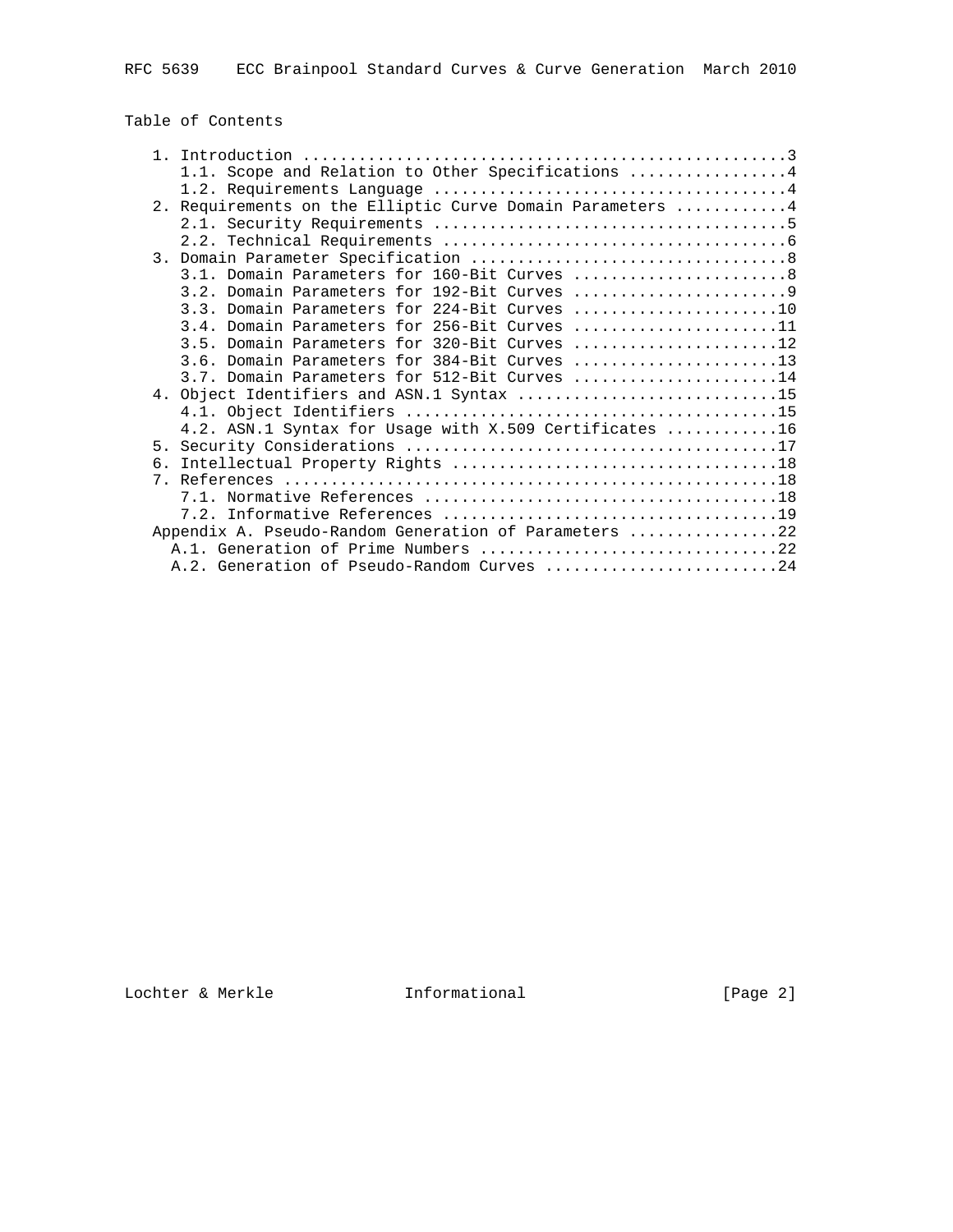## 1. Introduction

 Although several standards for elliptic curves and domain parameters exist (e.g., [ANSI1], [FIPS], or [SEC2]), some major issues have still not been addressed:

- o Not all parameters have been generated in a verifiably pseudo random way. In particular, the seeds from which the curve parameters were derived have been chosen ad hoc, leaving out an essential part of the security proof.
- o The primes selected for the base fields have a very special form facilitating efficient implementation. This does not only contradict the approach of pseudo-random parameters, but also increases the risk of implementations violating one of the numerous patents for fast modular arithmetic with special primes.
- o No proofs are provided that the proposed parameters do not belong to those classes of parameters that are susceptible to cryptanalytic attacks with sub-exponential complexity.
- o Recent research results seem to indicate a potential for new attacks on elliptic curve cryptosystems. At least for applications with the highest security demands or under circumstances that complicate a change of parameters in response to new attacks, the inclusion of a corresponding security requirement for domain parameters (the class group condition, see Section 2) is justified.
- o Some of the proposed subgroups have a non-trivial cofactor, which demands additional checks by cryptographic applications to prevent small subgroup attacks (see [ANSI1] or [SEC1]).
- o The domain parameters specified do not cover all bit lengths that correspond to the commonly used key lengths for symmetric cryptographic algorithms. In particular, there is no 512-bit curve defined, but only one with a 521-bit length, which may be disadvantageous for some implementations.

 Furthermore, many of the parameters specified by the existing standards are identical (see [SEC2] for a comparison). Thus, there is still a need for additional elliptic curve domain parameters that overcome the above limitations.

Lochter & Merkle **Informational** [Page 3]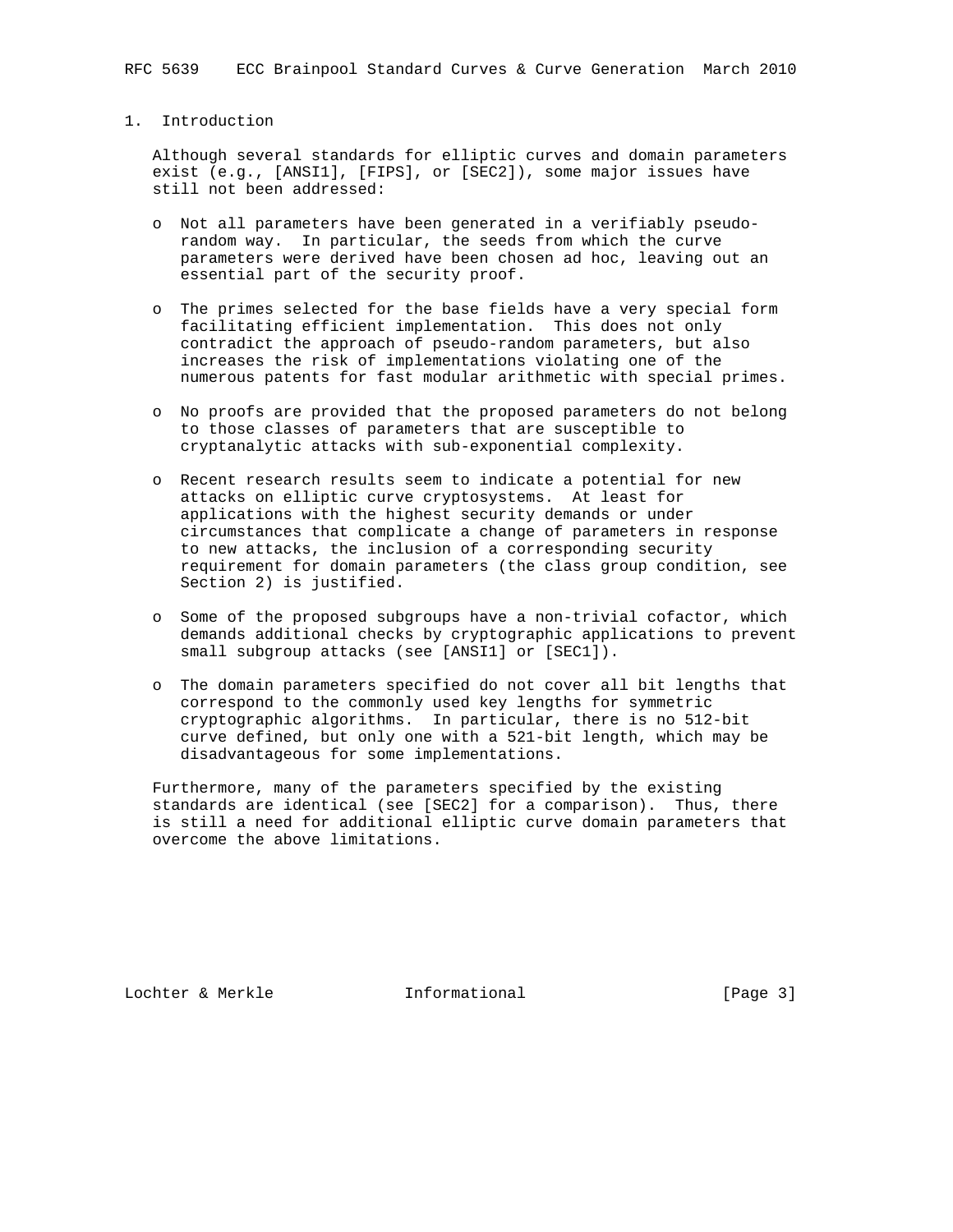#### 1.1. Scope and Relation to Other Specifications

 This RFC specifies elliptic curve domain parameters over prime fields GF(p) with p having a length of 160, 192, 224, 256, 320, 384, and 512 bits. These parameters were generated in a pseudo-random, yet completely systematic and reproducible, way and have been verified to resist current cryptanalytic approaches. The parameters are compliant with ANSI X9.62 [ANSI1] and ANSI X9.63 [ANSI2], ISO/IEC 14888 [ISO1] and ISO/IEC 15946 [ISO2], ETSI TS 102 176-1 [ETSI], as well as with FIPS-186-2 [FIPS], and the Efficient Cryptography Group (SECG) specifications ([SEC1] and [SEC2]).

 Furthermore, this document identifies the security and implementation requirements for the parameters, and describes the methods used for the pseudo-random generation of the parameters.

 Finally, this RFC defines ASN.1 object identifiers for all elliptic curve domain parameter sets specified herein, e.g., for use in X.509 certificates.

 This document does neither address the cryptographic algorithms to be used with the specified parameters nor their application in other standards. However, it is consistent with the following RFCs that specify the usage of elliptic curve cryptography in protocols and applications:

- o [RFC5753] for the cryptographic message syntax (CMS)
- o [RFC3279] and [RFC5480] for X.509 certificates and CRLs
- o [RFC4050] for XML signatures
- o [RFC4492] for TLS
- o [RFC4754] for IKE
- 1.2. Requirements Language

 The key words "MUST", "MUST NOT", "REQUIRED", "SHALL", "SHALL NOT", "SHOULD", "SHOULD NOT", "RECOMMENDED", "MAY", and "OPTIONAL" in this document are to be interpreted as described in RFC 2119 [RFC2119].

2. Requirements on the Elliptic Curve Domain Parameters

Throughout this memo, let  $p > 3$  be a prime and  $GF(p)$  a finite field (sometimes also referred to as Galois Field or GF(p)) with p elements. For given A and B with non-zero  $4*A^3 + 27*B^2$  mod p, the set of solutions  $(x,y)$  for the equation E:  $y^2 = x^3 + A*x + B \mod p$ 

Lochter & Merkle **Informational** [Page 4]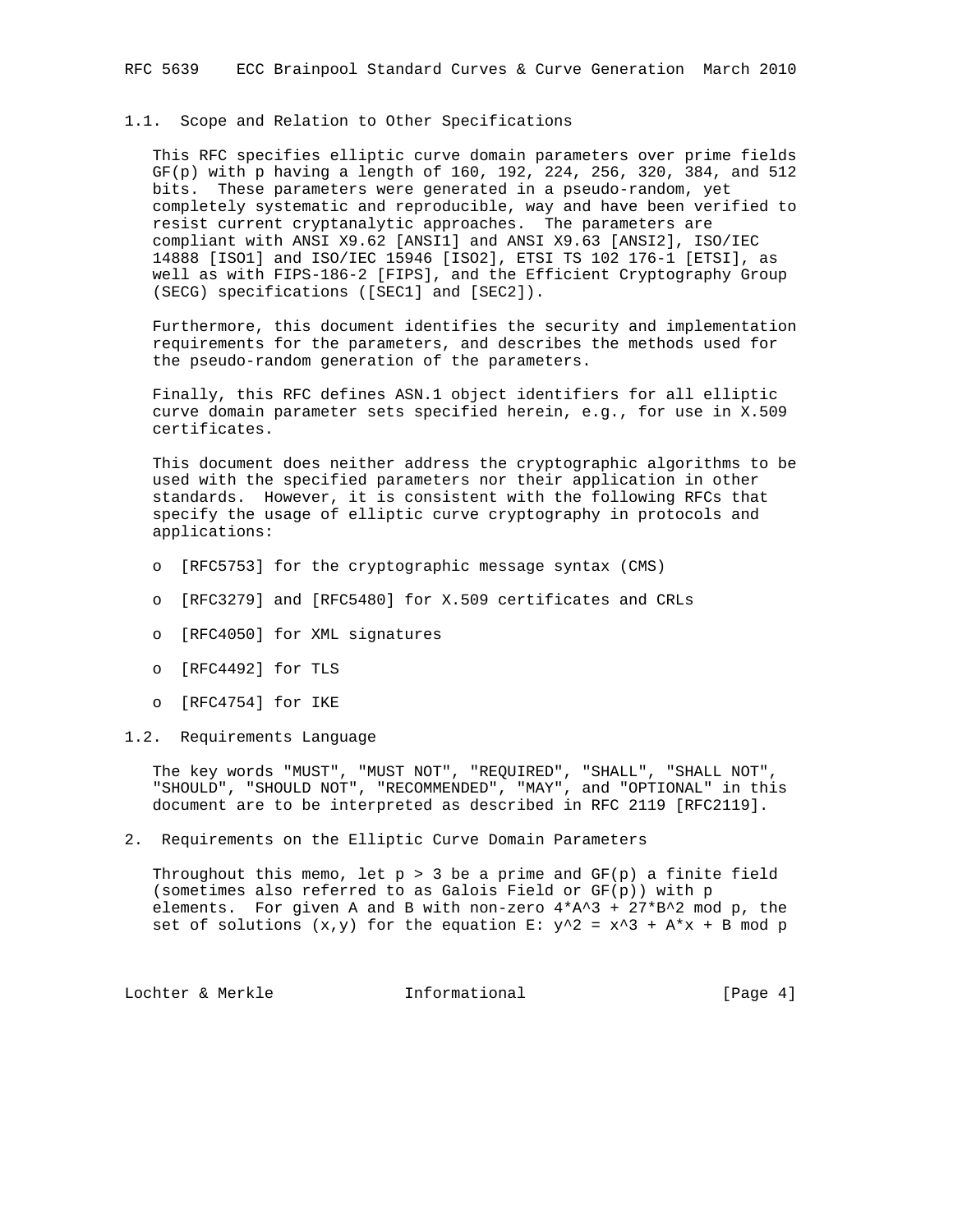over GF(p) together with a neutral element O and well-defined laws for addition and inversion define a group  $E(GF(p))$  -- the group of GF(p) rational points on E. Typically, for cryptographic applications, an element G of prime order q is chosen in  $E(GF(p))$ .

 A comprehensive introduction to elliptic curve cryptography can be found in [CFDA] and [BSS].

Note 1: We choose  $\{0,\ldots,p-1\}$  as a set of representatives for the elements of  $GF(p)$ . This choice induces a natural ordering on  $GF(p)$ .

### 2.1. Security Requirements

 The following security requirements are either motivated by known cryptographic analysis or aim to enhance trust in the recommended curves. As this specification aims at a particularly high level of security, a restrictive position is taken here. Nevertheless, it may be sensible to slightly deviate from these requirements for certain applications (e.g., in order to achieve higher computational performance). More details on requirements for cryptographically strong elliptic curves can be found in [CFDA] and [BSS].

- 1. Immunity to attacks using the Weil or Tate Pairing. These attacks allow the embedding of the cyclic subgroup generated by G into the group of units of a degree-1 extension  $GF(p^{\wedge}l)$  of  $GF(p)$ , where sub-exponential attacks on the discrete logarithm problem (DLP) exist. Here we have  $l = min\{t | q \text{ divides } p^t - 1\}$ , i.e., l is the order of p mod q. By Fermat's Little Theorem, l divides q-1. We require (q-1)/l < 100, which means that l is close to the maximum possible value. This requirement is considerably stronger than those of [SEC2] and [ANSI2] and also excludes supersingular curves, as those are the curves of order p+1.
	- 2. The trace is not equal to one. Trace one curves (or anomalous curves) are curves with  $#E(GF(p)) = p$ . Satoh and Araki [SA], Semaev [Sem], and Smart [Sma] independently proposed efficient solutions to the elliptic curve discrete logarithm problem (ECDLP) on trace one curves. Note that these curves are also excluded by requirement 5 of Section 2.2.
	- 3. Large class number. The class number of the maximal order of the quotient field of the endomorphism ring End(E) of E is larger than 10^7. Generally, E cannot be "lifted" to a curve E' over an algebraic number field L with  $End(E)$  = End(E') unless the degree of L over the rationals is larger than the class number of End(E). Although there are no efficient attacks exploiting a small class number, recent work ([JMV] and [HR]) also may be seen as argument for the class number condition.

Lochter & Merkle **Informational** [Page 5]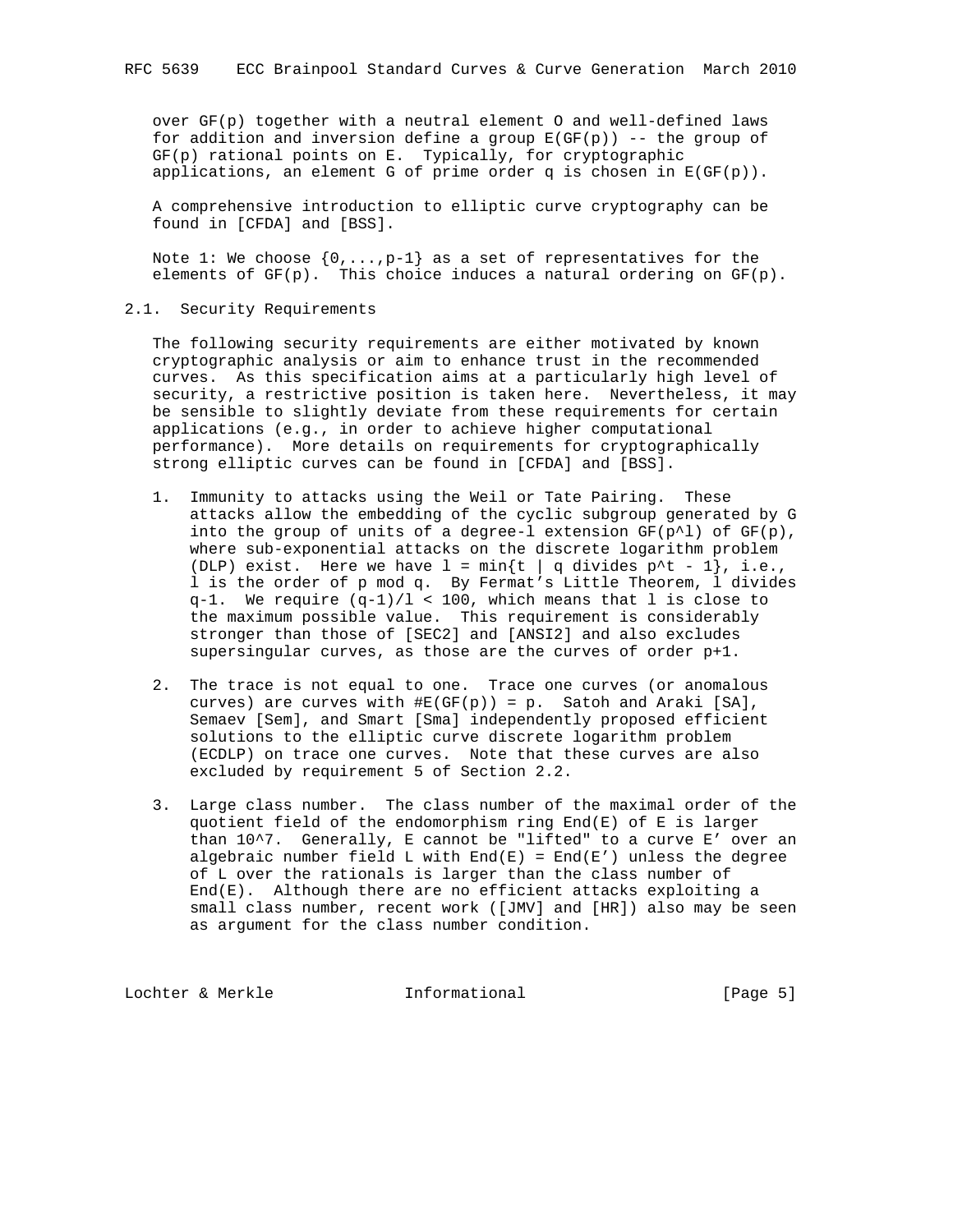- 4. Prime group order. The group order #E(GF(p)) shall be a prime number in order to counter small-subgroup attacks (see [HMV]). Therefore, all groups proposed in this RFC have cofactor 1. Note that curves with prime order have no point of order 2 and therefore no point with y-coordinate 0.
- 5. Verifiably pseudo-random. The elliptic curve domain parameters shall be generated in a pseudo-random manner using seeds that are generated in a systematic and comprehensive way. The methods by which the parameters have been obtained are explained in Appendix A.
- 6. Proof of security. For all curves, a proof should be given that all security requirements are met. These proofs are provided in [EBP].

 In [BG], attacks are described that apply to elliptic curve domain parameters where q-1 has a factor u in the order of  $q^*(1/3)$ . However, the circumstances under which these attacks are applicable can be avoided in most applications. Therefore, no corresponding security requirement is stated here. However, it is highly recommended that developers verify the security of their implementations against this kind of attack.

2.2. Technical Requirements

 Commercial demands and experience with existing implementations lead to the following technical requirements for the elliptic curve domain parameters.

- 1. For each of the bit lengths 160, 192, 224, 256, 320, 384, and 512, one curve shall be proposed. This requirement follows from the need for curves providing different levels of security that are appropriate for the underlying symmetric algorithms. The existing standards specify a 521-bit curve instead of a 512-bit curve.
- 2. The prime number p shall be congruent 3 mod 4. This requirement allows efficient point compression: one method for the transmission of curve points  $P=(x,y)$  is to transmit only x and the least significant bit  $LSB(y)$  of y. For  $p = 3 \mod 4$ , we get  $(y^2)^{\wedge}((p+1)/4) = y*y^{\wedge}((p-1)/2)$ , which is either y or -y by Fermat's Little Theorem; hence, y can be computed very efficiently using the curve equation. This requirement is not always met by the parameters defined in existing standards.

Lochter & Merkle **Informational** [Page 6]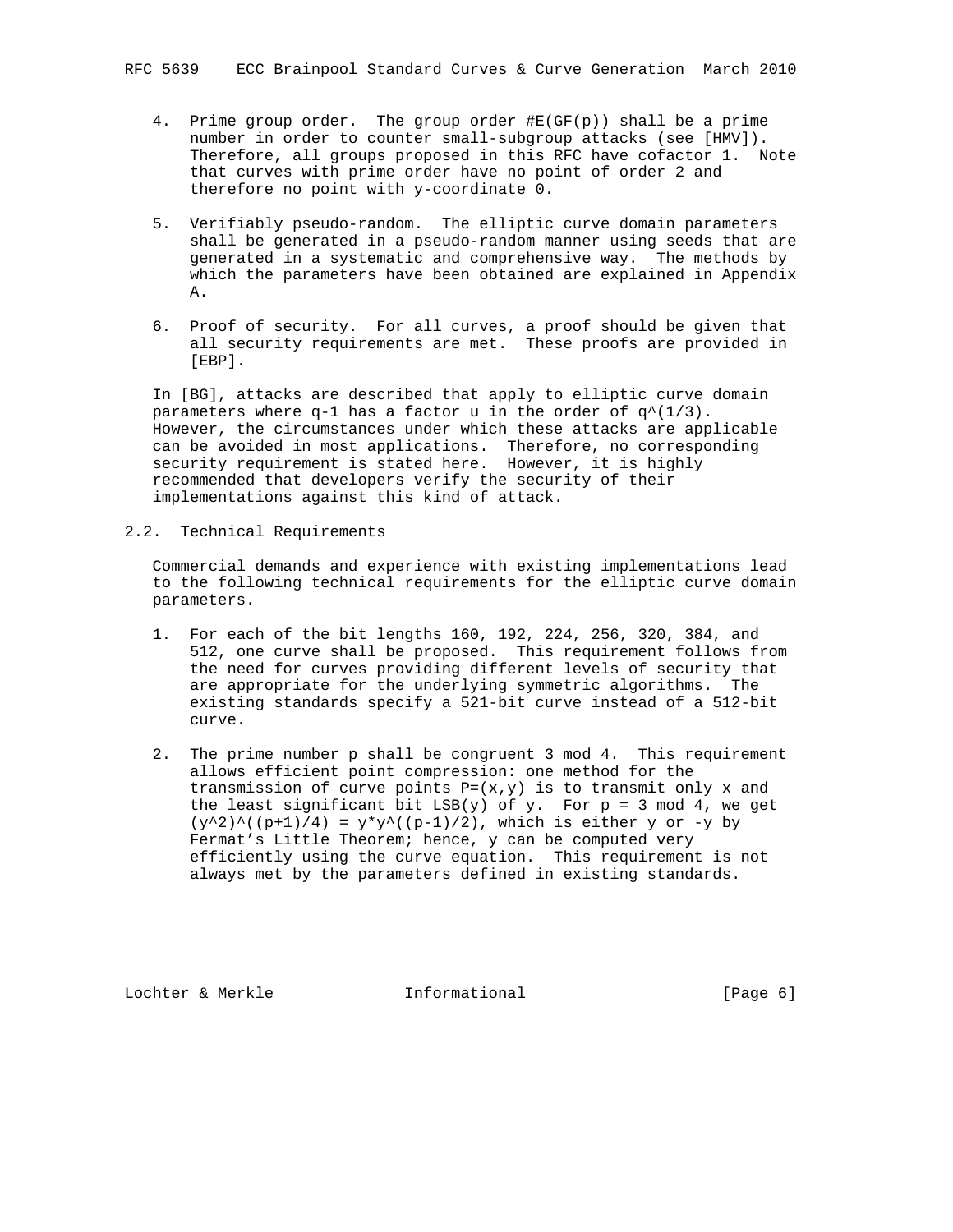- 3. The curves shall be  $GF(p)$ -isomorphic to a curve  $E' : y^2 = x^3 + y^2 = x^3 + y^2$  $A' * x + B'$  mod p with  $A' = -3$  mod p. This property permits the use of the arithmetical advantages of curves with  $A = -3$ , as shown by Brier and Joyce [BJ]. For  $p = 3 \mod 4$ , approximately half of the isomorphism classes of elliptic curves over GF(p) contain a curve E' with  $A' = -3$  mod p. Precisely, if a curve is given by  $E: y^2 = x^3 + A*x + B \mod p$  with  $-3 = A*u^4$  being solvable in  $GF(p)$  and  $u=Z$  is a solution to this equation, then the requirement is fulfilled by means of the quadratic twist E':  $y^2 = x^3 + Z^4*A*x + Z^6*B$  mod p, and the GF(p)-isomorphism is given by  $F(x,y) := (x * z^2, y * z^3)$ . Due to this isomorphism,  $E(GF(p))$  and  $E'(GF(p))$  have the same number of points, share the same algebraic structure, and hence offer the same level of security. This constraint has also been used by [SEC2] and [FIPS].
- 4. The prime p must not be of any special form; this requirement is met by a verifiably pseudo-random generation of the parameters (see requirement 5 in Section 2.1). Although parameters specified by existing standards do not meet this requirement, the need for such curves over (pseudo-)randomly chosen fields has already been foreseen by the Standards for Efficient Cryptography Group (SECG), see [SEC2].
- 5. #E(GF(p)) < p. As a consequence of the Hasse-Weil Theorem, the number of points  $\sharp E(GF(p))$  may be greater than the characteristic p of the prime field GF(p). In some cases, even the bit-length of  $#E(GF(p))$  can exceed the bit-length of p. To avoid overruns in implementations, we require that  $#E(GF(p)) < p$ . In order to thwart attacks on digital signature schemes, some authors propose to use q > p, but the attacks described, e.g., in [BRS], appear infeasible in a well-designed Public Key Infrastructure (PKI).
- 6. B shall be a non-square mod p. Otherwise, the compressed representations of the curve-points  $(0,0)$  and  $(0,X)$ , with X being the square root of B with a least significant bit of 0, would be identical. As there are implementations of elliptic curves that encode the point at infinity as (0,0), we try to avoid ambiguities. Note that this condition is stable under quadratic twists as described in condition 3 above. Condition 6 makes the attack described in [G] impossible. It can therefore also be seen as a security requirement. This constraint has not been specified by existing standards.

Lochter & Merkle **Informational** [Page 7]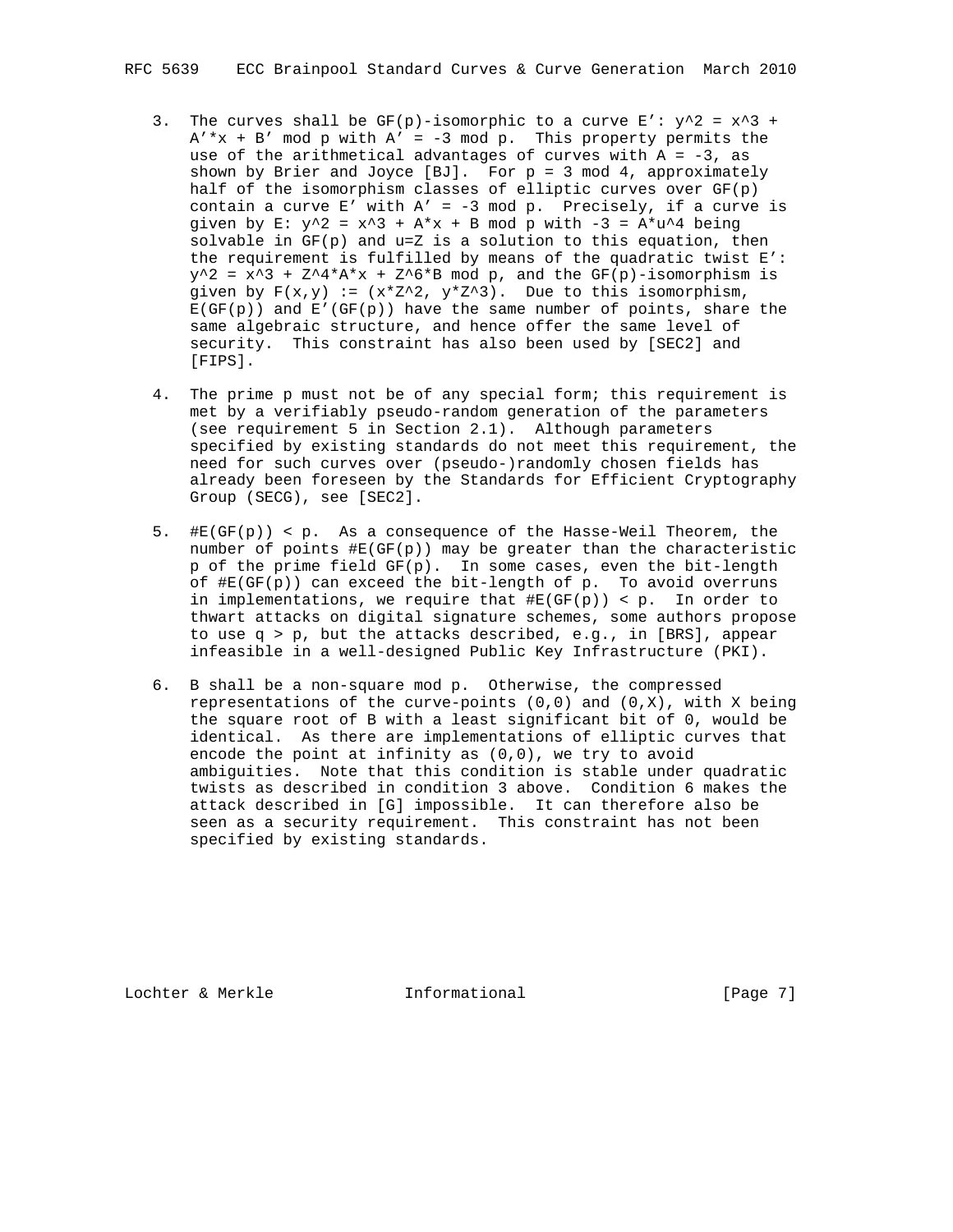## 3. Domain Parameter Specification

 In this section, the elliptic curve domain parameters proposed are specified in the following way.

For all curves, an ID is given by which it can be referenced.

p is the prime specifying the base field.

A and B are the coefficients of the equation  $y^2 = x^3 + A^*x + B$ mod p defining the elliptic curve.

 $G = (x,y)$  is the base point, i.e., a point in E of prime order, with x and y being its x- and y-coordinates, respectively.

q is the prime order of the group generated by G.

h is the cofactor of G in E, i.e.,  $\#E(GF(p))/q$ .

 For the twisted curve, we also give the coefficient Z that defines the isomorphism F (see requirement 3 in Section 2.2).

 The methods for the generation of the parameters are given in Appendix A. Proofs for the fulfillment of the security requirements specified in Section 2.1 are given in [EBP].

3.1. Domain Parameters for 160-Bit Curves

Curve-ID: brainpoolP160r1

- p = E95E4A5F737059DC60DFC7AD95B3D8139515620F
- A = 340E7BE2A280EB74E2BE61BADA745D97E8F7C300
- B = 1E589A8595423412134FAA2DBDEC95C8D8675E58
- $x$  = BED5AF16EA3F6A4F62938C4631EB5AF7BDBCDBC3
- y = 1667CB477A1A8EC338F94741669C976316DA6321
- q = E95E4A5F737059DC60DF5991D45029409E60FC09
- $h = 1$

Lochter & Merkle **Informational** [Page 8]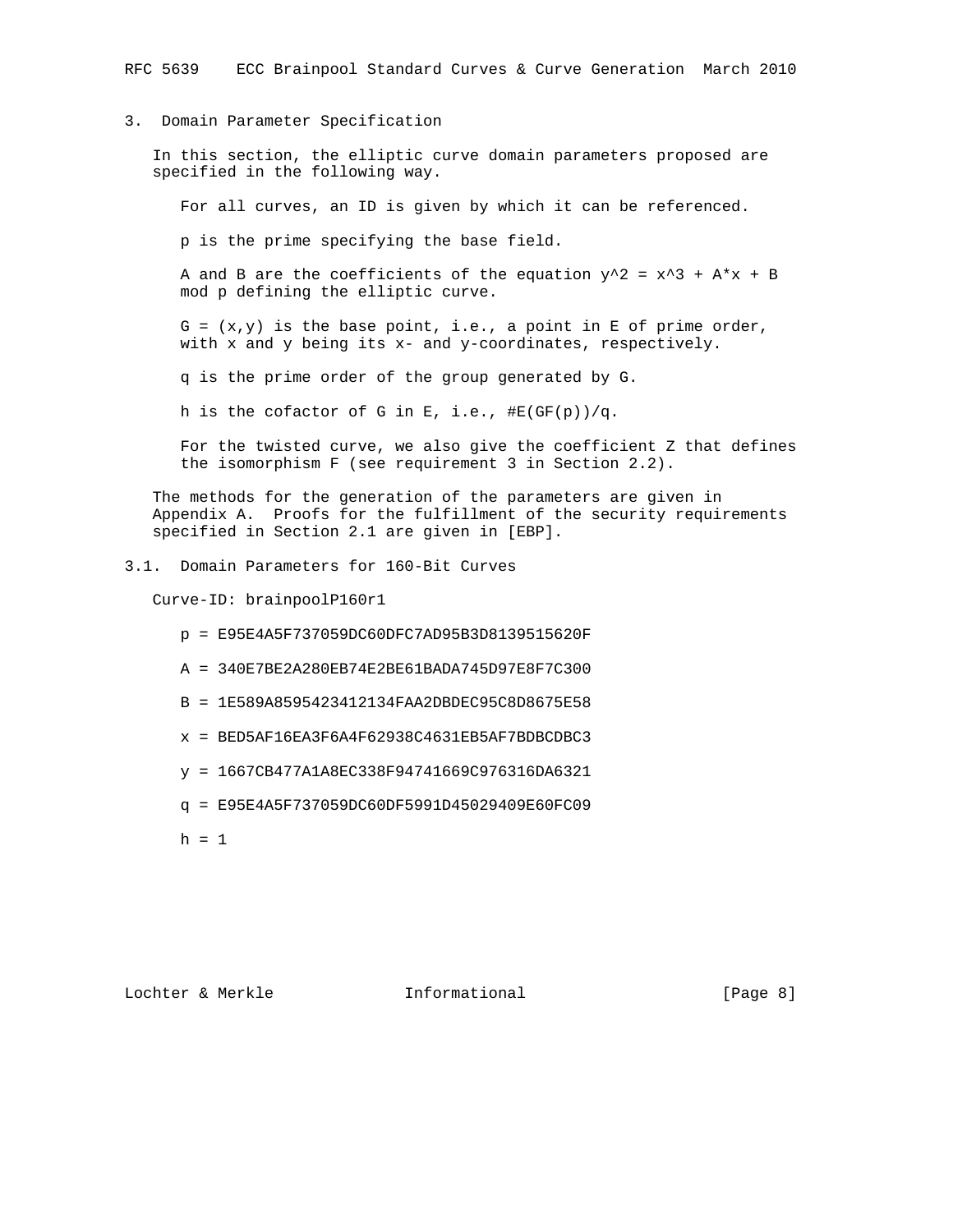#Twisted curve

Curve-ID: brainpoolP160t1

- Z = 24DBFF5DEC9B986BBFE5295A29BFBAE45E0F5D0B
- A = E95E4A5F737059DC60DFC7AD95B3D8139515620C
- B = 7A556B6DAE535B7B51ED2C4D7DAA7A0B5C55F380
- x = B199B13B9B34EFC1397E64BAEB05ACC265FF2378
- y = ADD6718B7C7C1961F0991B842443772152C9E0AD
- q = E95E4A5F737059DC60DF5991D45029409E60FC09
- $h = 1$
- 3.2. Domain Parameters for 192-Bit Curves

Curve-ID: brainpoolP192r1

- p = C302F41D932A36CDA7A3463093D18DB78FCE476DE1A86297
- A = 6A91174076B1E0E19C39C031FE8685C1CAE040E5C69A28EF
- B = 469A28EF7C28CCA3DC721D044F4496BCCA7EF4146FBF25C9
- x = C0A0647EAAB6A48753B033C56CB0F0900A2F5C4853375FD6
- y = 14B690866ABD5BB88B5F4828C1490002E6773FA2FA299B8F
- q = C302F41D932A36CDA7A3462F9E9E916B5BE8F1029AC4ACC1
- $h = 1$

#Twisted curve

Curve-ID: brainpoolP192t1

- Z = 1B6F5CC8DB4DC7AF19458A9CB80DC2295E5EB9C3732104CB
- A = C302F41D932A36CDA7A3463093D18DB78FCE476DE1A86294
- B = 13D56FFAEC78681E68F9DEB43B35BEC2FB68542E27897B79
- x = 3AE9E58C82F63C30282E1FE7BBF43FA72C446AF6F4618129

Lochter & Merkle **Informational** [Page 9]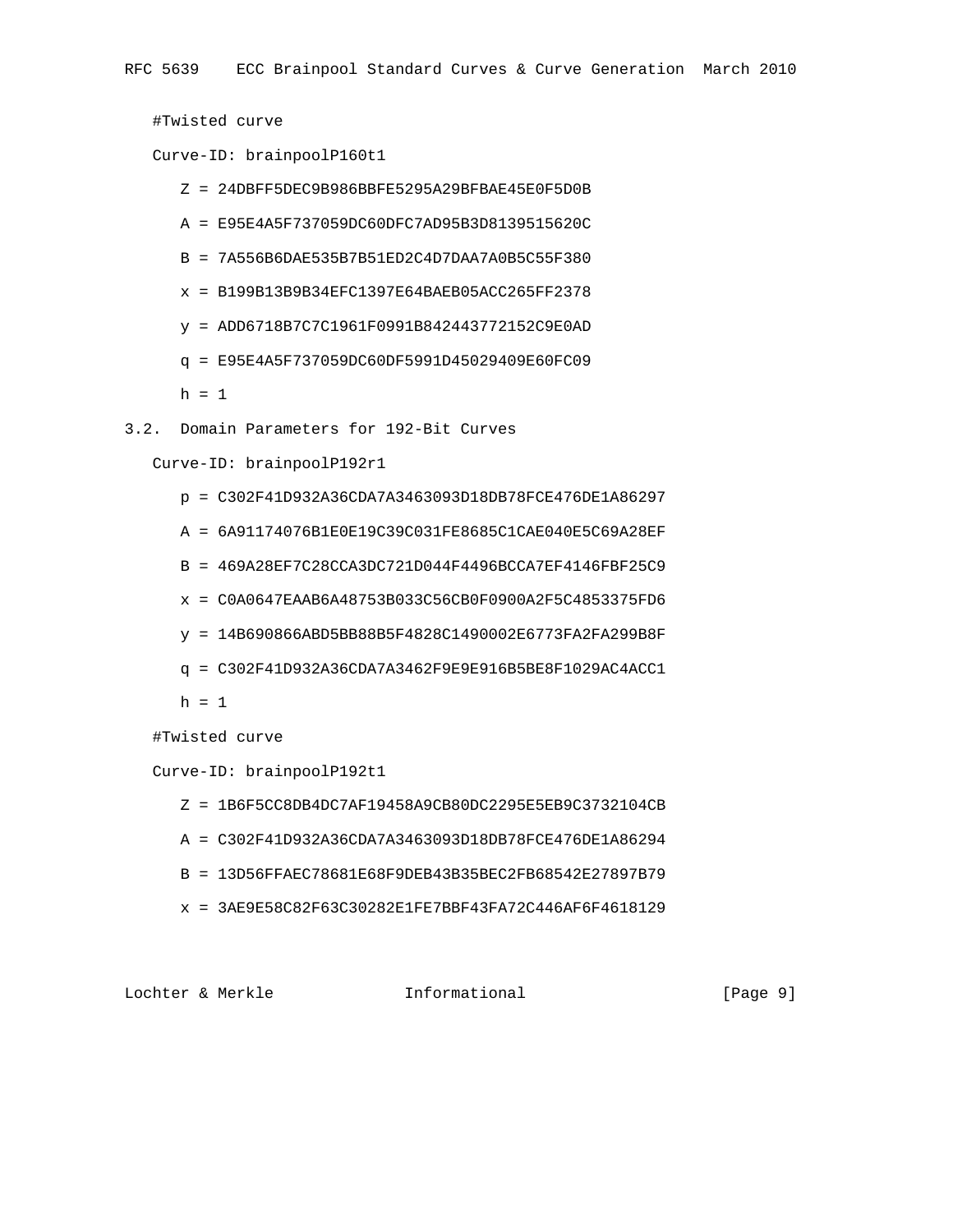y = 097E2C5667C2223A902AB5CA449D0084B7E5B3DE7CCC01C9

#### q = C302F41D932A36CDA7A3462F9E9E916B5BE8F1029AC4ACC1

 $h = 1$ 

3.3. Domain Parameters for 224-Bit Curves

Curve-ID: brainpoolP224r1

- p = D7C134AA264366862A18302575D1D787B09F075797DA89F57EC8C0FF
- A = 68A5E62CA9CE6C1C299803A6C1530B514E182AD8B0042A59CAD29F43
- B = 2580F63CCFE44138870713B1A92369E33E2135D266DBB372386C400B
- x = 0D9029AD2C7E5CF4340823B2A87DC68C9E4CE3174C1E6EFDEE12C07D
- y = 58AA56F772C0726F24C6B89E4ECDAC24354B9E99CAA3F6D3761402CD
- q = D7C134AA264366862A18302575D0FB98D116BC4B6DDEBCA3A5A7939F

 $h = 1$ 

#Twisted curve

Curve-ID: brainpoolP224t1

- Z = 2DF271E14427A346910CF7A2E6CFA7B3F484E5C2CCE1C8B730E28B3F
- A = D7C134AA264366862A18302575D1D787B09F075797DA89F57EC8C0FC
- B = 4B337D934104CD7BEF271BF60CED1ED20DA14C08B3BB64F18A60888D
- x = 6AB1E344CE25FF3896424E7FFE14762ECB49F8928AC0C76029B4D580
- $y = 0374E9F5143E568CD23F3F4D7C0D4B1E41C8CC0D1C6ABD5F1A46DB4C$
- q = D7C134AA264366862A18302575D0FB98D116BC4B6DDEBCA3A5A7939F
- $h = 1$

Lochter & Merkle Informational [Page 10]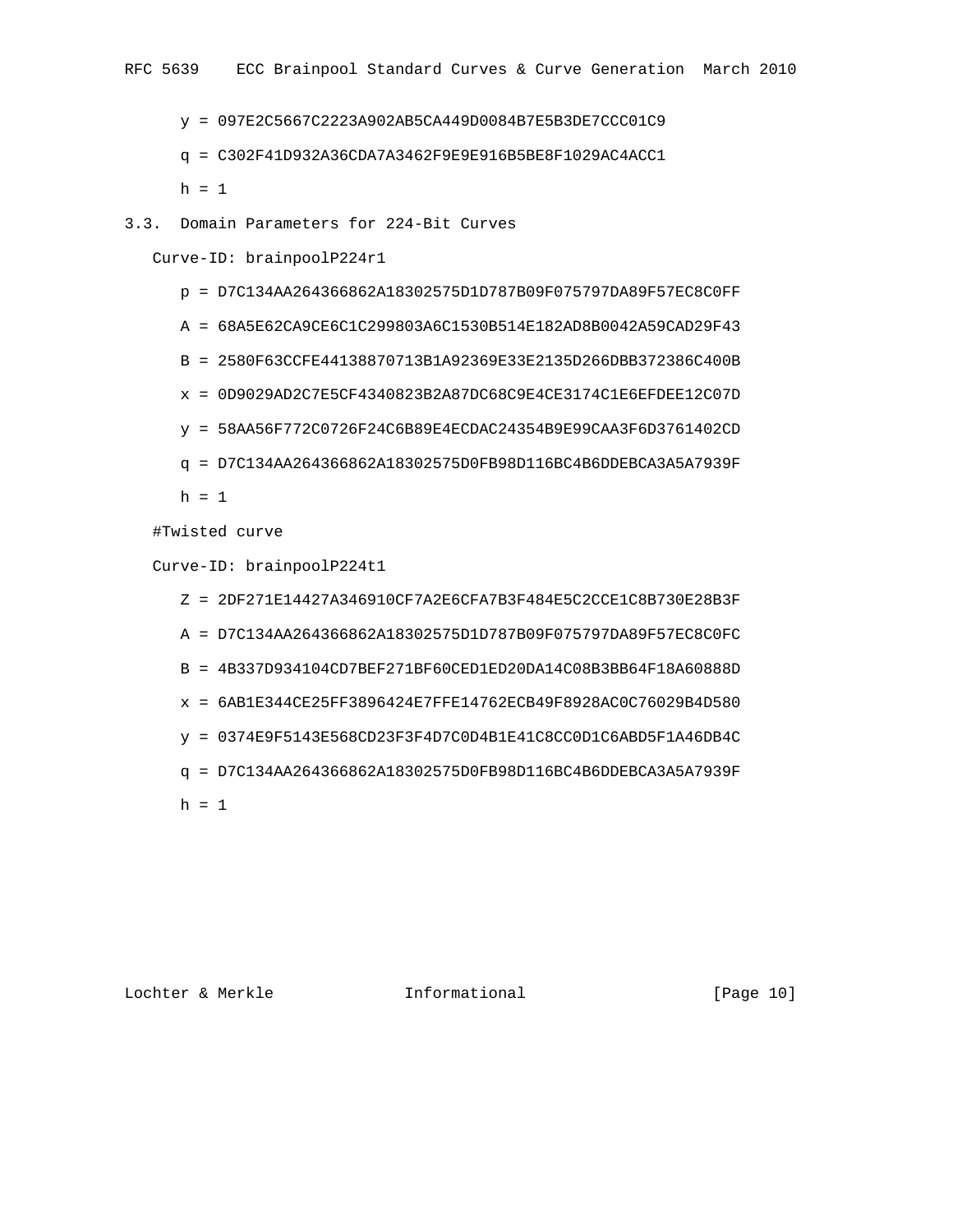3.4. Domain Parameters for 256-Bit Curves

```
 Curve-ID: brainpoolP256r1
 p = A9FB57DBA1EEA9BC3E660A909D838D726E3BF623D52620282013481D1F6E5377
 A = 7D5A0975FC2C3057EEF67530417AFFE7FB8055C126DC5C6CE94A4B44F330B5D9
 B = 26DC5C6CE94A4B44F330B5D9BBD77CBF958416295CF7E1CE6BCCDC18FF8C07B6
  x = 8BD2AEB9CB7E57CB2C4B482FFC81B7AFB9DE27E1E3BD23C23A4453BD9ACE3262
  y = 547EF835C3DAC4FD97F8461A14611DC9C27745132DED8E545C1D54C72F046997
  q = A9FB57DBA1EEA9BC3E660A909D838D718C397AA3B561A6F7901E0E82974856A7
 h = 1 #Twisted curve
Curve-ID: brainpoolP256t1
  Z = 3E2D4BD9597B58639AE7AA669CAB9837CF5CF20A2C852D10F655668DFC150EF0
 A = A9FB57DBA1EEA9BC3E660A909D838D726E3BF623D52620282013481D1F6E5374
 B = 662C61C430D84EA4FE66A7733D0B76B7BF93EBC4AF2F49256AE58101FEE92B04
  x = A3E8EB3CC1CFE7B7732213B23A656149AFA142C47AAFBC2B79A191562E1305F4
  y = 2D996C823439C56D7F7B22E14644417E69BCB6DE39D027001DABE8F35B25C9BE
  q = A9FB57DBA1EEA9BC3E660A909D838D718C397AA3B561A6F7901E0E82974856A7
 h = 1
```
Lochter & Merkle Informational [Page 11]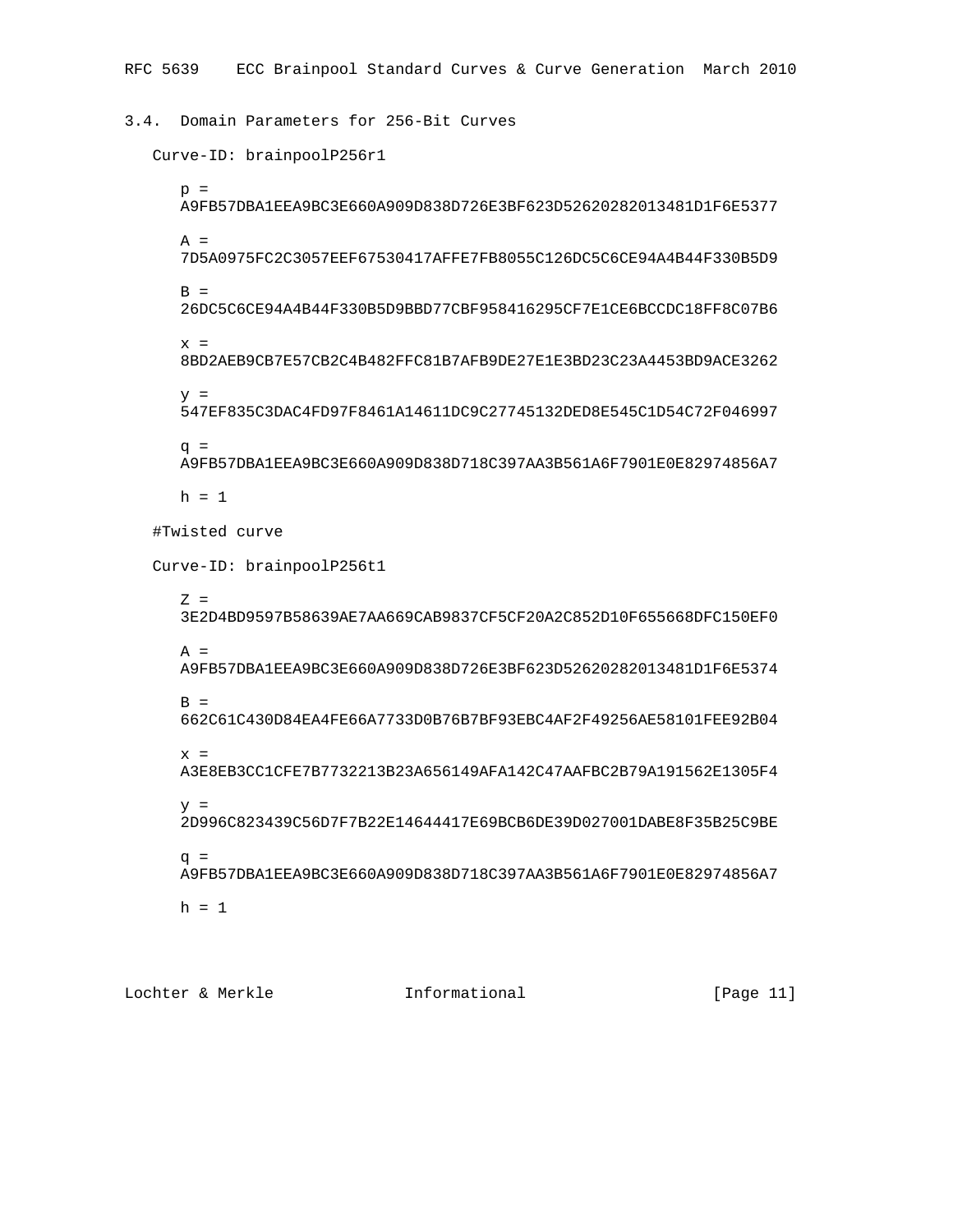3.5. Domain Parameters for 320-Bit Curves

Curve-ID: brainpoolP320r1

 p = D35E472036BC4FB7E13C785ED201E065F98FCFA6F6F40DEF4F92B9EC7893EC 28FCD412B1F1B32E27

 A = 3EE30B568FBAB0F883CCEBD46D3F3BB8A2A73513F5EB79DA66190EB085FFA9 F492F375A97D860EB4

 B = 520883949DFDBC42D3AD198640688A6FE13F41349554B49ACC31DCCD884539 816F5EB4AC8FB1F1A6

 x = 43BD7E9AFB53D8B85289BCC48EE5BFE6F20137D10A087EB6E7871E2A10A599 C710AF8D0D39E20611

 y = 14FDD05545EC1CC8AB4093247F77275E0743FFED117182EAA9C77877AAAC6A C7D35245D1692E8EE1

 q = D35E472036BC4FB7E13C785ED201E065F98FCFA5B68F12A32D482EC7EE8658 E98691555B44C59311

 $h = 1$ 

#Twisted curve

Curve-ID: brainpoolP320t1

 Z = 15F75CAF668077F7E85B42EB01F0A81FF56ECD6191D55CB82B7D861458A18F EFC3E5AB7496F3C7B1

 A = D35E472036BC4FB7E13C785ED201E065F98FCFA6F6F40DEF4F92B9EC7893EC 28FCD412B1F1B32E24

 B = A7F561E038EB1ED560B3D147DB782013064C19F27ED27C6780AAF77FB8A547 CEB5B4FEF422340353

 x = 925BE9FB01AFC6FB4D3E7D4990010F813408AB106C4F09CB7EE07868CC136F FF3357F624A21BED52

 y = 63BA3A7A27483EBF6671DBEF7ABB30EBEE084E58A0B077AD42A5A0989D1EE7 1B1B9BC0455FB0D2C3

 q = D35E472036BC4FB7E13C785ED201E065F98FCFA5B68F12A32D482EC7EE8658 E98691555B44C59311

 $h = 1$ 

Lochter & Merkle Informational [Page 12]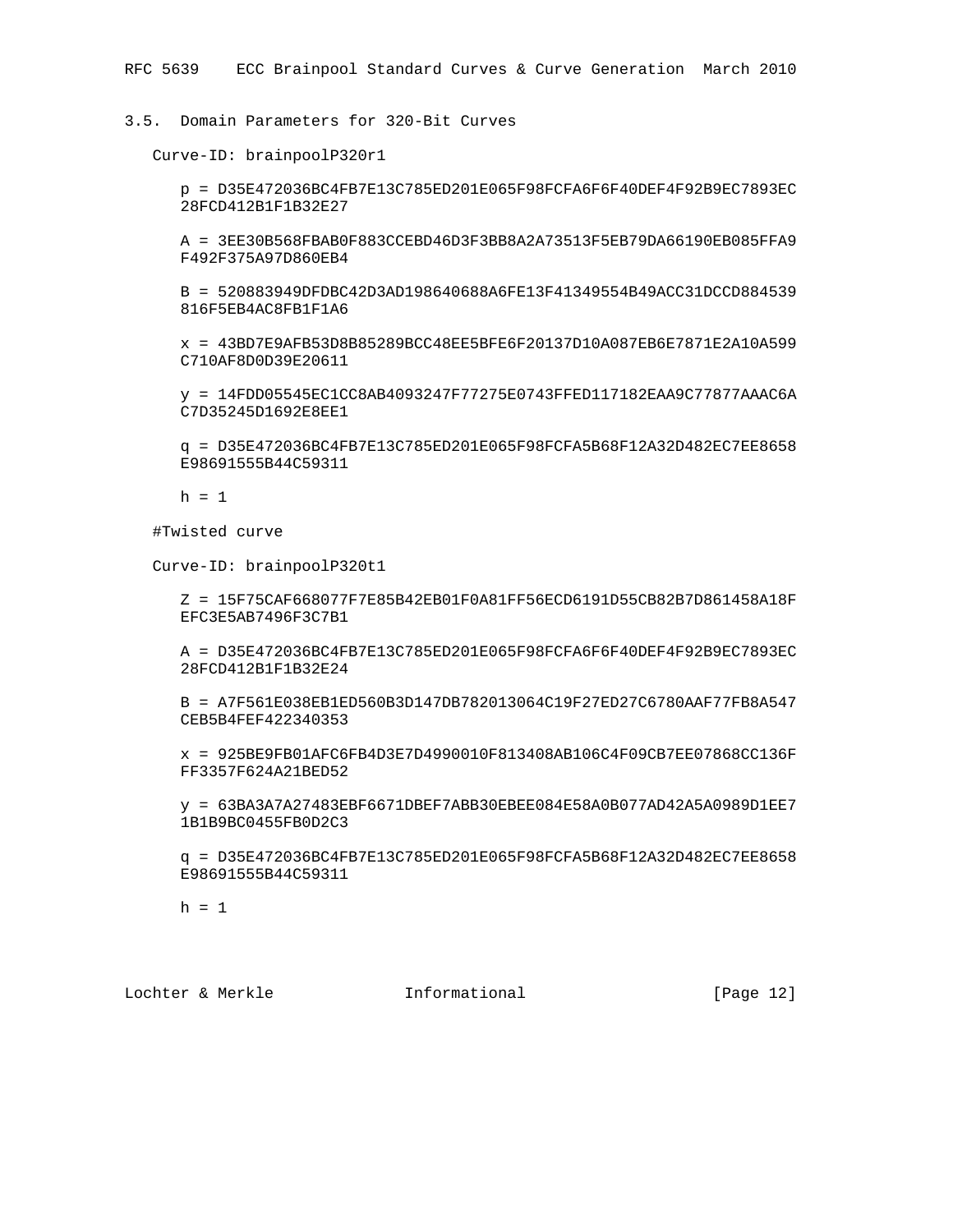# 3.6. Domain Parameters for 384-Bit Curves

Curve-ID: brainpoolP384r1

 p = 8CB91E82A3386D280F5D6F7E50E641DF152F7109ED5456B412B1DA197FB711 23ACD3A729901D1A71874700133107EC53

 A = 7BC382C63D8C150C3C72080ACE05AFA0C2BEA28E4FB22787139165EFBA91F9 0F8AA5814A503AD4EB04A8C7DD22CE2826

 B = 04A8C7DD22CE28268B39B55416F0447C2FB77DE107DCD2A62E880EA53EEB62 D57CB4390295DBC9943AB78696FA504C11

 x = 1D1C64F068CF45FFA2A63A81B7C13F6B8847A3E77EF14FE3DB7FCAFE0CBD10 E8E826E03436D646AAEF87B2E247D4AF1E

 y = 8ABE1D7520F9C2A45CB1EB8E95CFD55262B70B29FEEC5864E19C054FF99129 280E4646217791811142820341263C5315

 q = 8CB91E82A3386D280F5D6F7E50E641DF152F7109ED5456B31F166E6CAC0425 A7CF3AB6AF6B7FC3103B883202E9046565

 $h = 1$ 

#Twisted curve

Curve-ID: brainpoolP384t1

 Z = 41DFE8DD399331F7166A66076734A89CD0D2BCDB7D068E44E1F378F41ECBAE 97D2D63DBC87BCCDDCCC5DA39E8589291C

 A = 8CB91E82A3386D280F5D6F7E50E641DF152F7109ED5456B412B1DA197FB711 23ACD3A729901D1A71874700133107EC50

 B = 7F519EADA7BDA81BD826DBA647910F8C4B9346ED8CCDC64E4B1ABD11756DCE 1D2074AA263B88805CED70355A33B471EE

 x = 18DE98B02DB9A306F2AFCD7235F72A819B80AB12EBD653172476FECD462AAB FFC4FF191B946A5F54D8D0AA2F418808CC

 y = 25AB056962D30651A114AFD2755AD336747F93475B7A1FCA3B88F2B6A208CC FE469408584DC2B2912675BF5B9E582928

 q = 8CB91E82A3386D280F5D6F7E50E641DF152F7109ED5456B31F166E6CAC0425 A7CF3AB6AF6B7FC3103B883202E9046565

 $h = 1$ 

Lochter & Merkle Informational [Page 13]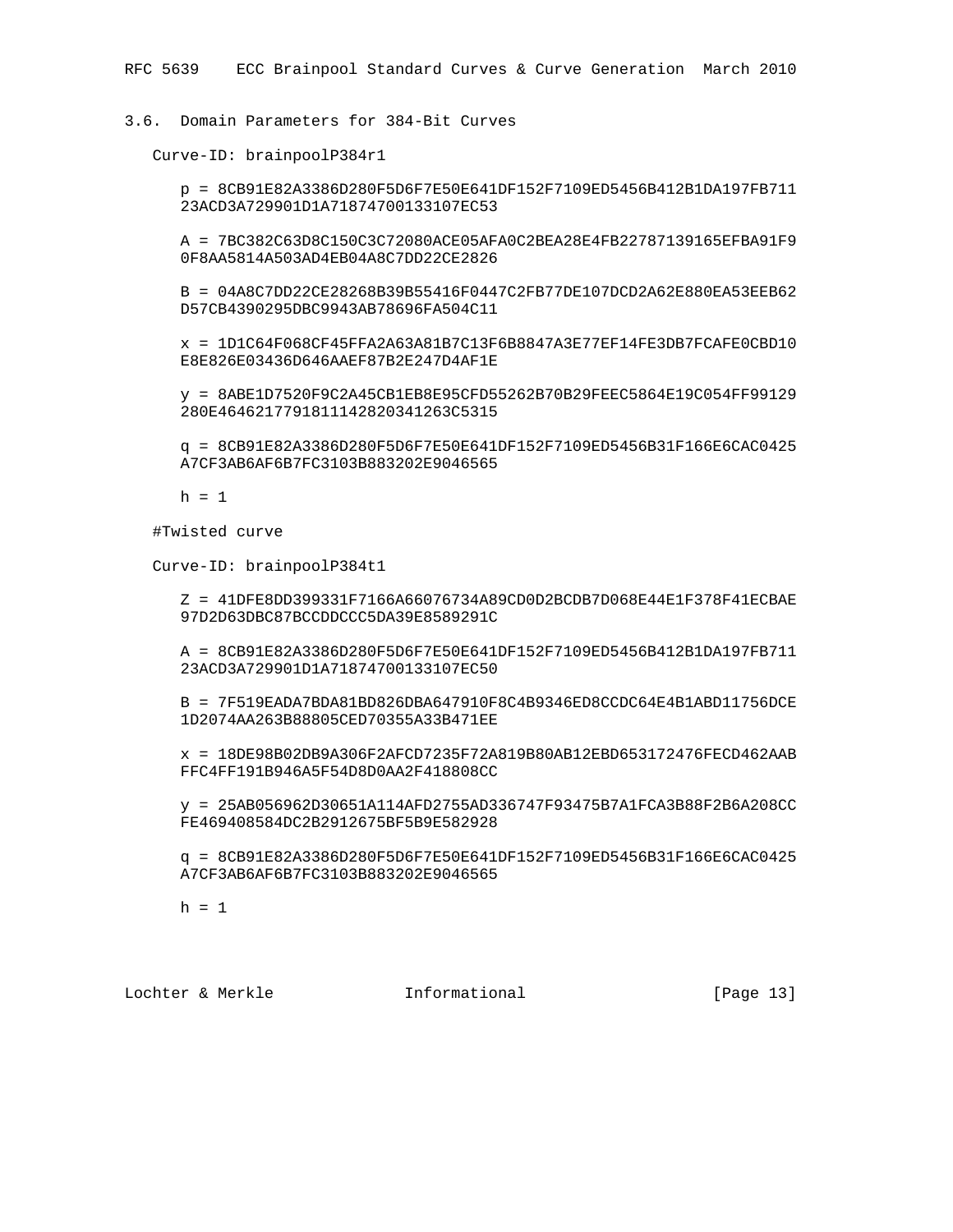## 3.7. Domain Parameters for 512-Bit Curves

Curve-ID: brainpoolP512r1

 p = AADD9DB8DBE9C48B3FD4E6AE33C9FC07CB308DB3B3C9D20ED6639CCA703308 717D4D9B009BC66842AECDA12AE6A380E62881FF2F2D82C68528AA6056583A48F3

 A = 7830A3318B603B89E2327145AC234CC594CBDD8D3DF91610A83441CAEA9863 BC2DED5D5AA8253AA10A2EF1C98B9AC8B57F1117A72BF2C7B9E7C1AC4D77FC94CA

 B = 3DF91610A83441CAEA9863BC2DED5D5AA8253AA10A2EF1C98B9AC8B57F1117 A72BF2C7B9E7C1AC4D77FC94CADC083E67984050B75EBAE5DD2809BD638016F723

 x = 81AEE4BDD82ED9645A21322E9C4C6A9385ED9F70B5D916C1B43B62EEF4D009 8EFF3B1F78E2D0D48D50D1687B93B97D5F7C6D5047406A5E688B352209BCB9F822

 y = 7DDE385D566332ECC0EABFA9CF7822FDF209F70024A57B1AA000C55B881F81 11B2DCDE494A5F485E5BCA4BD88A2763AED1CA2B2FA8F0540678CD1E0F3AD80892

 q = AADD9DB8DBE9C48B3FD4E6AE33C9FC07CB308DB3B3C9D20ED6639CCA703308 70553E5C414CA92619418661197FAC10471DB1D381085DDADDB58796829CA90069

 $h = 1$ 

#Twisted curve

Curve-ID: brainpoolP512t1

 Z = 12EE58E6764838B69782136F0F2D3BA06E27695716054092E60A80BEDB212B 64E585D90BCE13761F85C3F1D2A64E3BE8FEA2220F01EBA5EEB0F35DBD29D922AB

 A = AADD9DB8DBE9C48B3FD4E6AE33C9FC07CB308DB3B3C9D20ED6639CCA703308 717D4D9B009BC66842AECDA12AE6A380E62881FF2F2D82C68528AA6056583A48F0

 B = 7CBBBCF9441CFAB76E1890E46884EAE321F70C0BCB4981527897504BEC3E36 A62BCDFA2304976540F6450085F2DAE145C22553B465763689180EA2571867423E

 x = 640ECE5C12788717B9C1BA06CBC2A6FEBA85842458C56DDE9DB1758D39C031 3D82BA51735CDB3EA499AA77A7D6943A64F7A3F25FE26F06B51BAA2696FA9035DA

 y = 5B534BD595F5AF0FA2C892376C84ACE1BB4E3019B71634C01131159CAE03CE E9D9932184BEEF216BD71DF2DADF86A627306ECFF96DBB8BACE198B61E00F8B332

 q = AADD9DB8DBE9C48B3FD4E6AE33C9FC07CB308DB3B3C9D20ED6639CCA703308 70553E5C414CA92619418661197FAC10471DB1D381085DDADDB58796829CA90069

 $h = 1$ 

Lochter & Merkle Informational [Page 14]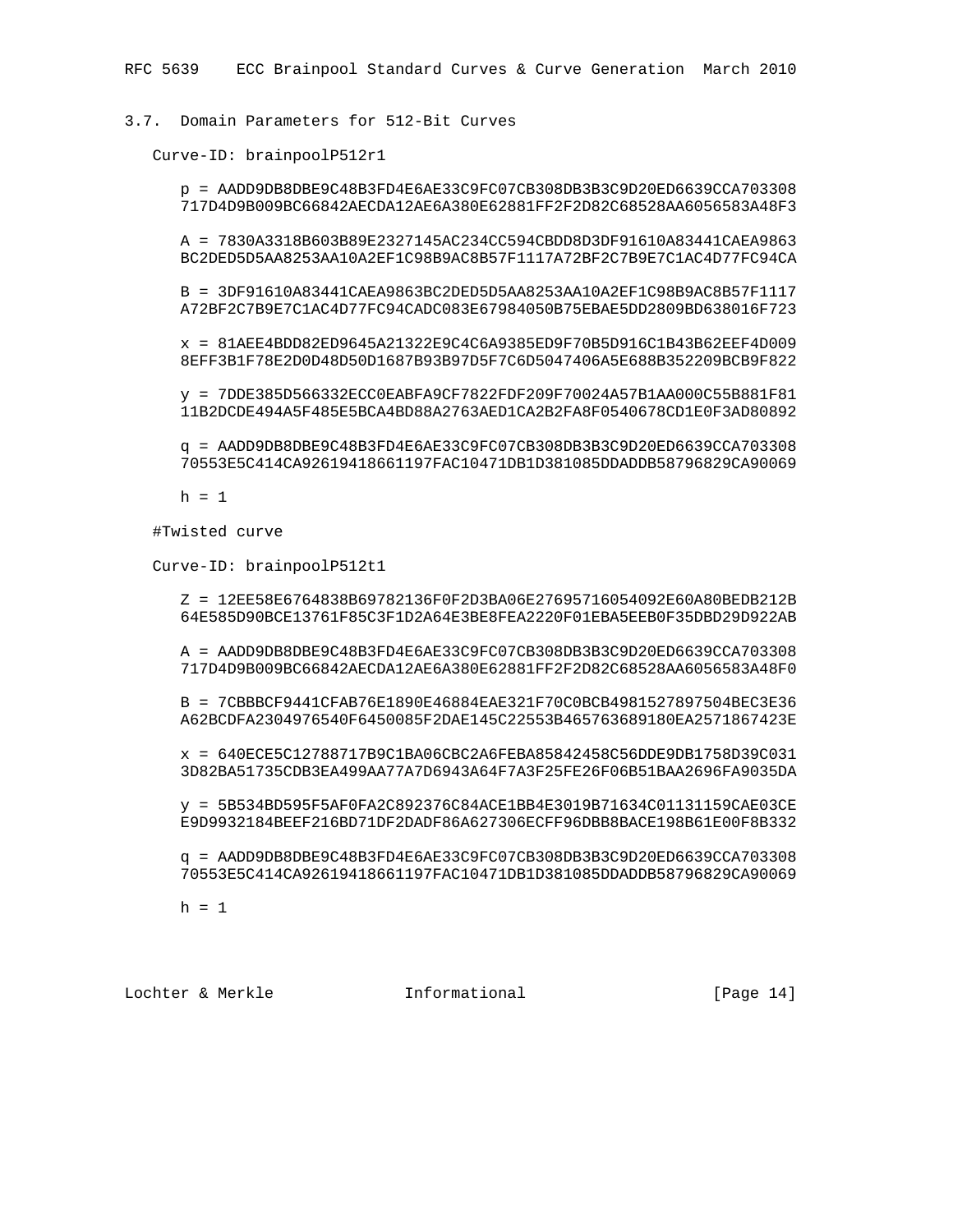4. Object Identifiers and ASN.1 Syntax

4.1. Object Identifiers

 The root of the tree for the object identifiers defined in this specification is given by:

ecStdCurvesAndGeneration OBJECT IDENTIFIER::=  $\{iso(1)\}$  identified-organization(3) teletrust(36) algorithm(3) signature algorithm(3) ecSign(2) 8}

 The object identifier ellipticCurve represents the tree for domain parameter sets. It has the following value:

ellipticCurve OBJECT IDENTIFIER ::= {ecStdCurvesAndGeneration 1}

 The tree containing the object identifiers for each set of domain parameters defined in this RFC is:

versionOne OBJECT IDENTIFIER ::= {ellipticCurve 1}

 The following object identifiers represent the domain parameter sets defined in this RFC:

| brainpoolP160r1 OBJECT IDENTIFIER ::= $\{versionOne 1\}$ |  |  |  |
|----------------------------------------------------------|--|--|--|
| brainpoolP160t1 OBJECT IDENTIFIER ::= {versionOne 2}     |  |  |  |
| brainpoolP192r1 OBJECT IDENTIFIER ::= {versionOne 3}     |  |  |  |
| brainpoolP192t1 OBJECT IDENTIFIER ::= {versionOne 4}     |  |  |  |
| brainpoolP224r1 OBJECT IDENTIFIER ::= $\{versionOne 5\}$ |  |  |  |
| brainpoolP224t1 OBJECT IDENTIFIER $::=$ {versionOne 6}   |  |  |  |
| brainpoolP256r1 OBJECT IDENTIFIER ::= {versionOne 7}     |  |  |  |
| brainpoolP256t1 OBJECT IDENTIFIER ::= $\{versionOne 8\}$ |  |  |  |
| brainpoolP320r1 OBJECT IDENTIFIER ::= $\{versionOne 9\}$ |  |  |  |
| brainpoolP320t1 OBJECT IDENTIFIER ::= {versionOne 10}    |  |  |  |
| brainpoolP384r1 OBJECT IDENTIFIER ::= {versionOne 11}    |  |  |  |
| brainpoolP384t1 OBJECT IDENTIFIER ::= {versionOne 12}    |  |  |  |

Lochter & Merkle Informational [Page 15]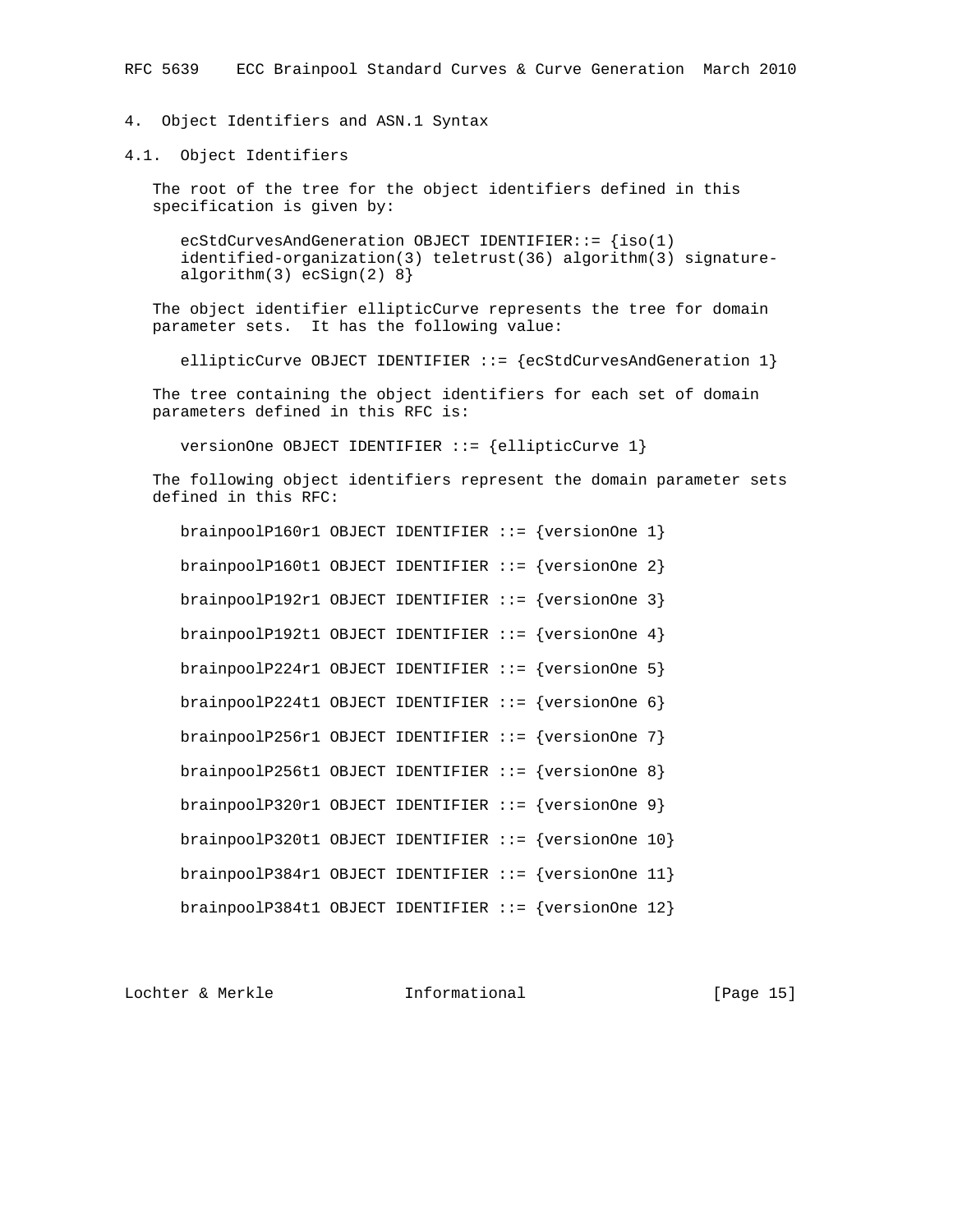brainpoolP512r1 OBJECT IDENTIFIER ::= {versionOne 13}

brainpoolP512t1 OBJECT IDENTIFIER ::= {versionOne 14}

4.2. ASN.1 Syntax for Usage with X.509 Certificates

 The domain parameters specified in this RFC SHALL be used with X.509 certificates in accordance with [RFC5480]. In particular,

- o the algorithm field of subjectPublicKeyInfo MUST be set to:
	- \* id-ecPublicKey, if the algorithms that can be used with the subject public key are not restricted, or
	- \* id-ecDH to restrict the usage of the subject public key to Elliptic Curve Diffie-Hellman (ECDH) key agreement, or
	- \* id-ecMQV to restrict the usage of the subject public key to Elliptic Curve Menezes-Qu-Vanstone (ECMQV) key agreement, and
- o the field algorithm.parameter of subjectPublicKeyInfo MUST be of type:
	- \* namedCurve to specify the domain parameters by one of the Object Identifiers (OIDs) defined in Section 4.1, or
	- \* specifiedCurve to specify the domain parameters explicitly as defined in [RFC5480], or
	- \* implicitCurve, if the domain parameters are found in an issuer's certificate.

 If the domain parameters are explicitly specified using the type specifiedCurve in the field algorithm.parameter of subjectPublicKeyInfo, ANSI X9.62 [ANSI1] and [RFC5480] allow indicating whether or not a curve and base point have been generated verifiably in a pseudo-random way. Although the parameters specified in Section 3 have all been generated by the pseudo-random methods described in Appendix A, these algorithms deviate from those mandated in ANSI X9.62, A.3.3.1. Consequently, applications following ANSI X9.62 or [RFC5480] will not be able to verify the pseudo-randomness of the parameters. In order to avoid rejection of the parameters, the ASN.1 encoding SHOULD NOT specify that the curve or base point has been generated verifiably at random. In particular, certification authorities (CAs) SHOULD set the contents of specifiedCurve in the following way:

o version is set to ecpVer1(1).

Lochter & Merkle Informational [Page 16]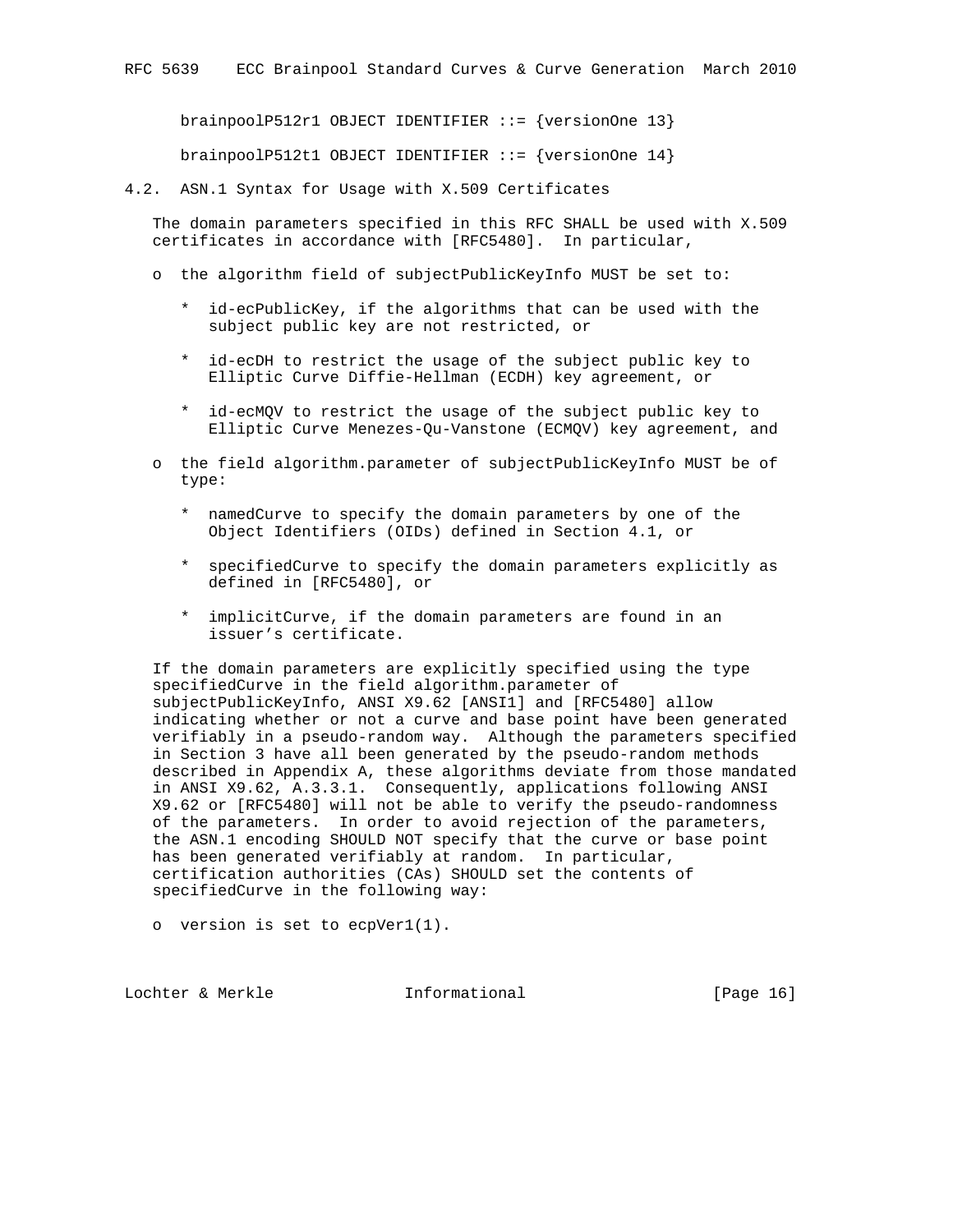- o fieldId includes the fieldType prime-field and as parameter the value p of the selected domain parameters as specified in Section 3.
- o curve includes the values a and b of the selected domain parameters as specified in Section 3, but seed is absent.
- o base is the octet string representation of the base point G of the selected domain parameters as specified in Section 3.
- o order is set to q of the selected domain parameters as specified in Section 3.
- o cofactor is set to 1.
- o hash is absent.
- 5. Security Considerations

 The level of security provided by symmetric ciphers and hash functions used in conjunction with the elliptic curve domain parameters specified in this RFC should roughly match or exceed the level provided by the domain parameters. The following table indicates the minimum key sizes for symmetric ciphers and hash functions providing at least (roughly) comparable security.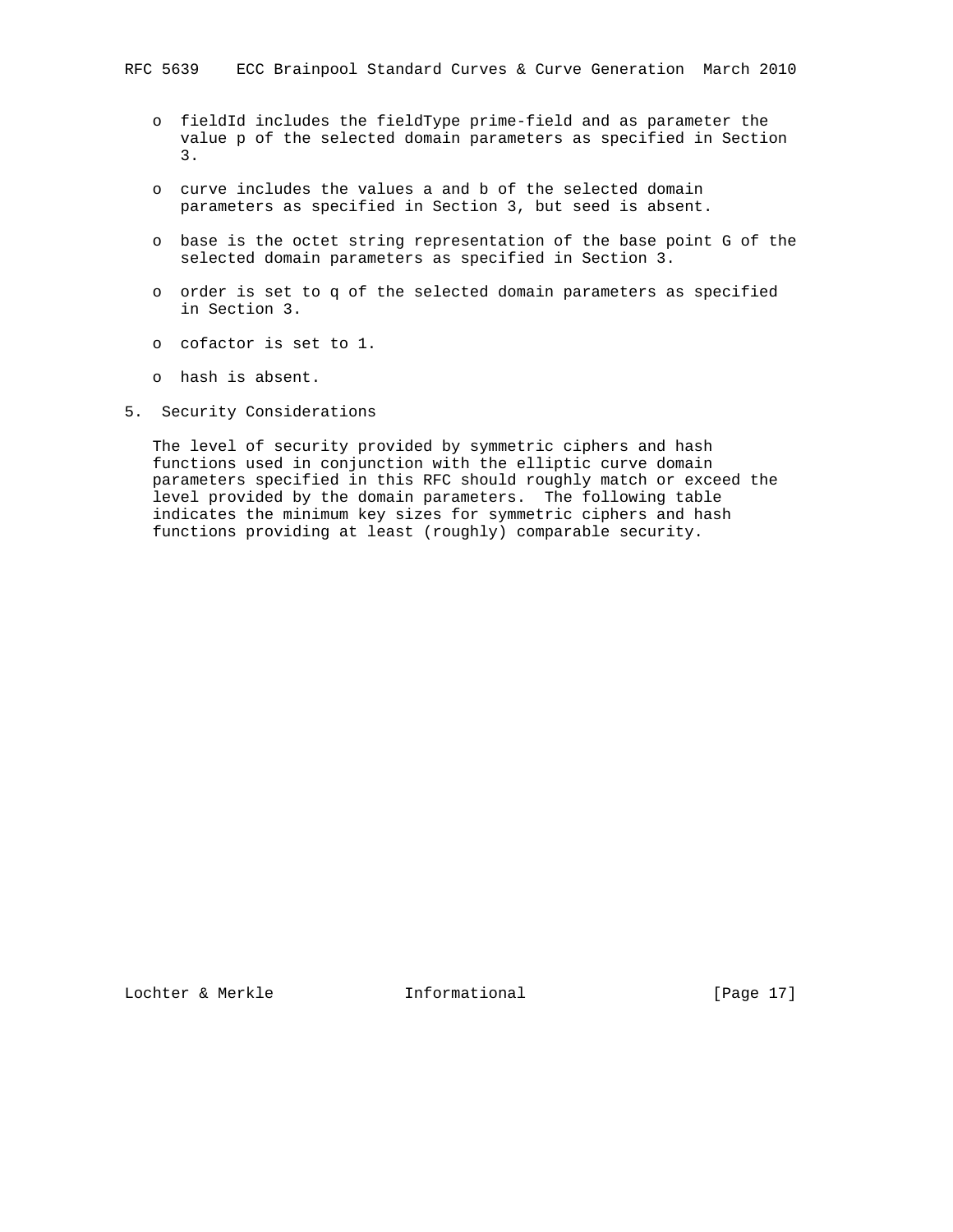| minimum length of<br>symmetric keys | hash functions                                          |
|-------------------------------------|---------------------------------------------------------|
| 80                                  | $SHA-1$ , $SHA-224$ ,<br>SHA-256, SHA-384,<br>$SHA-512$ |
| 96                                  | SHA-224, SHA-256,<br>SHA-384, SHA-512                   |
| 112                                 | SHA-224, SHA-256,<br>SHA-384, SHA-512                   |
| 128                                 | SHA-256, SHA-384,<br>$SHA-512$                          |
| 160                                 | SHA-384, SHA-512                                        |
| 192                                 | SHA-384, SHA-512                                        |
| 256                                 | $SHA-512$                                               |
|                                     |                                                         |

### Table 1

 Security properties of the elliptic curve domain parameters specified in this RFC are discussed in Section 2.1. Further security discussions specific to elliptic curve cryptography can be found in [ANSI1] and [SEC1].

6. Intellectual Property Rights

 The authors have no knowledge about any intellectual property rights that cover the usage of the domain parameters defined herein. However, readers should be aware that implementations based on these domain parameters may require use of inventions covered by patent rights.

- 7. References
- 7.1. Normative References
	- [ANSI1] American National Standards Institute, "Public Key Cryptography For The Financial Services Industry: The Elliptic Curve Digital Signature Algorithm (ECDSA)", ANSI X9.62, 2005.

Lochter & Merkle Informational [Page 18]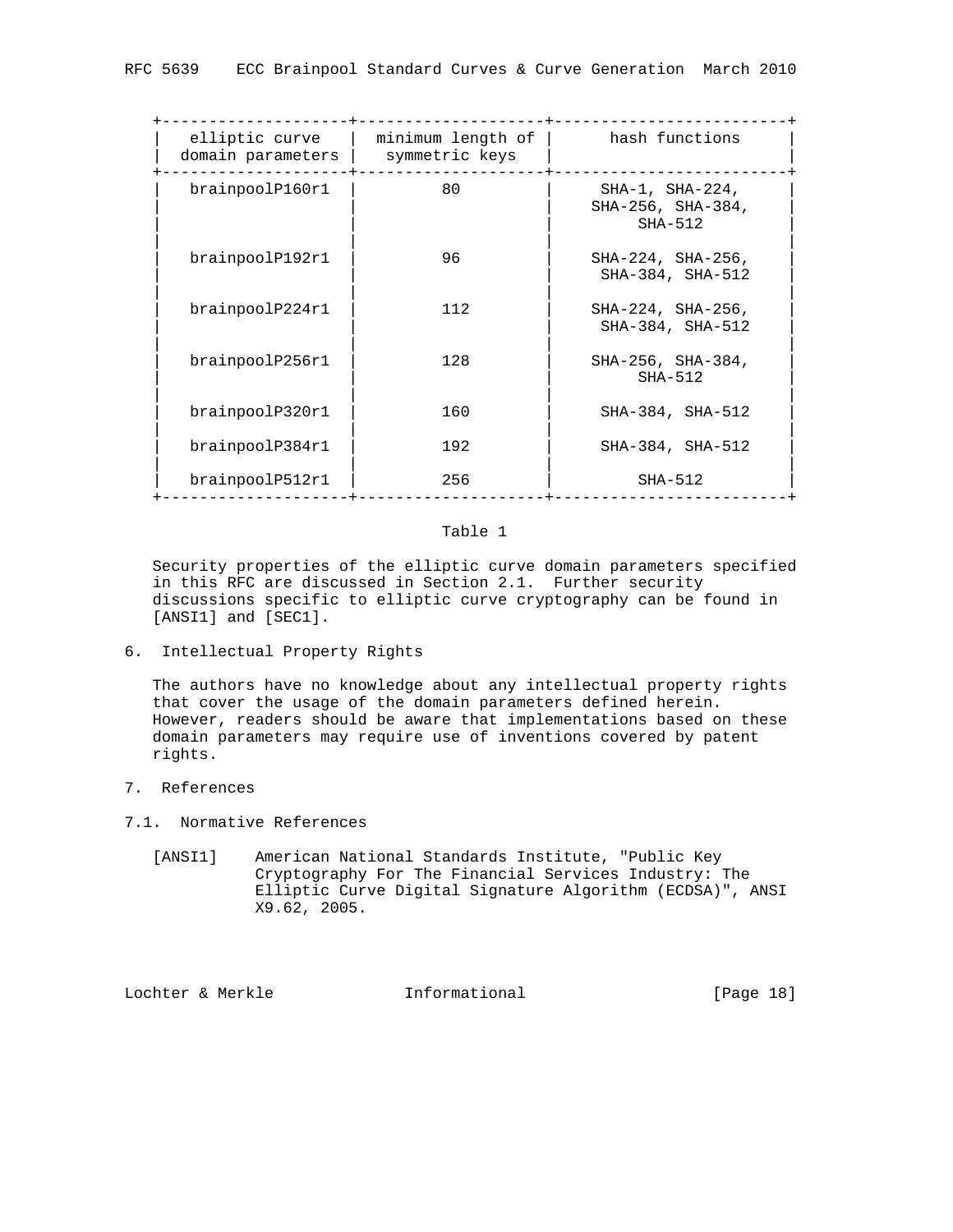- [RFC2119] Bradner, S., "Key words for use in RFCs to Indicate Requirement Levels", BCP 14, RFC 2119, March 1997.
- [RFC5480] Turner, S., Brown, D., Yiu, K., Housley, R., and T. Polk, "Elliptic Curve Cryptography Subject Public Key Information", RFC 5480, March 2009.
- 7.2. Informative References
	- [ANSI2] American National Standards Institute, "Public Key Cryptography For The Financial Services Industry: Key Agreement and Key Transport Using The Elliptic Curve Cryptography", ANSI X9.63, 2001.
	- [BJ] Brier, E. and M. Joyce, "Fast Multiplication on Elliptic Curves through Isogenies", Applied Algebra Algebraic Algorithms and Error-Correcting Codes, Lecture Notes in Computer Science 2643, Springer Verlag, 2003.
	- [BG] Brown, J. and R. Gallant, "The Static Diffie-Hellman Problem", Centre for Applied Cryptographic Research, University of Waterloo, Technical Report CACR 2004-10, 2005.
- [BRS] Bohli, J., Roehrich, S., and R. Steinwandt, "Key Substitution Attacks Revisited: Taking into Account Malicious Signers", International Journal of Information Security Volume 5, Issue 1, January 2006.
	- [BSS] Blake, I., Seroussi, G., and N. Smart, "Elliptic Curves in Cryptography", Cambridge University Press, 1999.
	- [EBP] ECC Brainpool, "ECC Brainpool Standard Curves and Curve Generation", October 2005, <http://www.ecc-brainpool.org/ download/Domain-parameters.pdf>.
	- [ETSI] European Telecommunications Standards Institute (ETSI), "Algorithms and Parameters for Secure Electronic Signatures, Part 1: Hash Functions and Asymmetric Algorithms", TS 102 176-1, July 2005.
	- [FIPS] National Institute of Standards and Technology, "Digital Signature Standard (DSS)", FIPS PUB 186-2, December 1998.
	- [G] Goubin, L., "A Refined Power-Analysis-Attack on Elliptic Curve Cryptosystems", Proceedings of Public-Key- Cryptography - PKC 2003, Lecture Notes in Computer Science 2567, Springer Verlag, 2003.

Lochter & Merkle Informational [Page 19]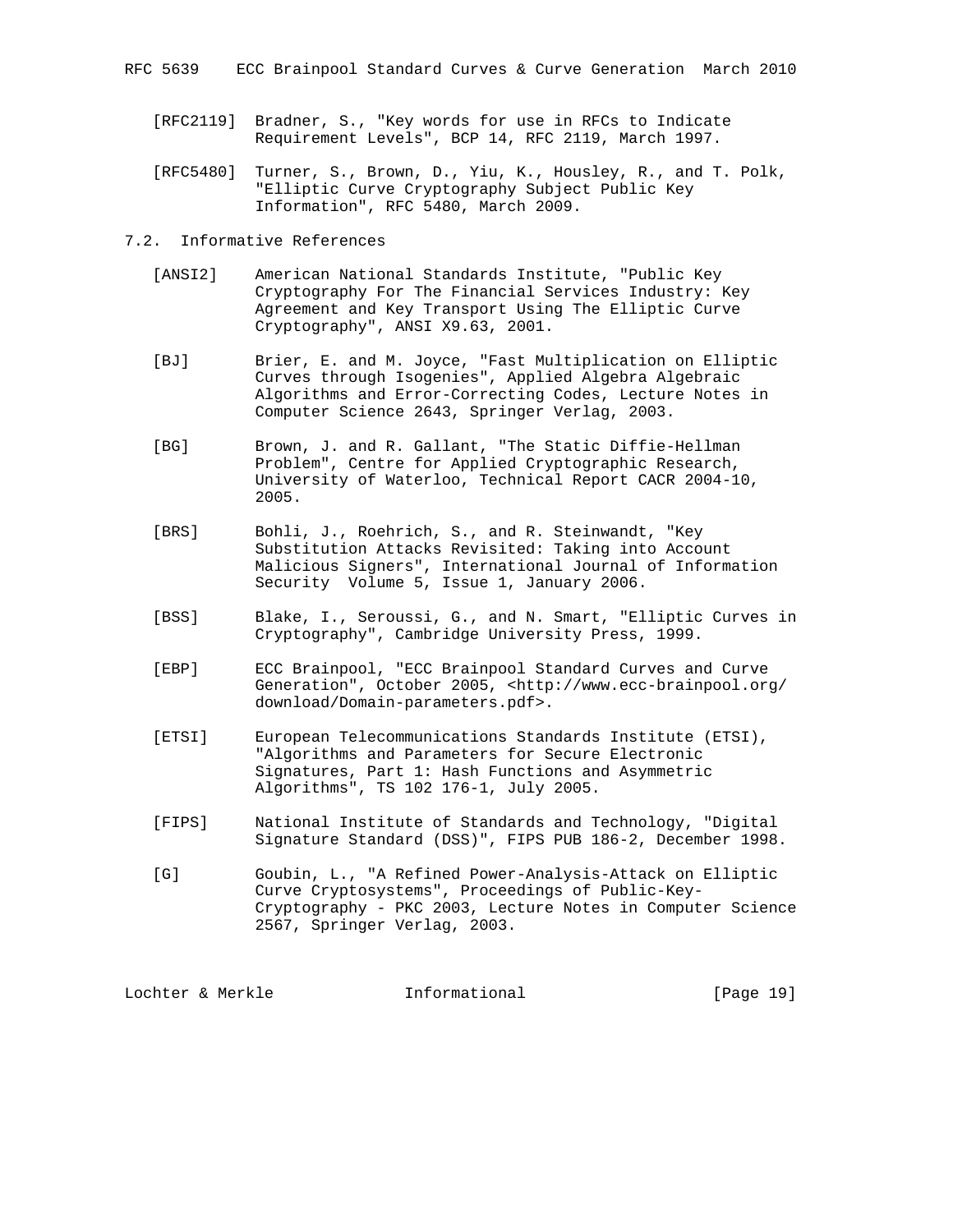RFC 5639 ECC Brainpool Standard Curves & Curve Generation March 2010

- [CFDA] Cohen, H., Frey, G., Doche, C., Avanzi, R., Lange, T., Nguyen, K., and F. Vercauteren, "Handbook of Elliptic and Hyperelliptic Curve Cryptography", Chapman & Hall CRC Press, 2006.
- [HMV] Hankerson, D., Menezes, A., and S. Vanstone, "Guide to Elliptic Curve Cryptography", Springer Verlag, 2004.
- [HR] Huang, M. and W. Raskind, "Signature Calculus and the Discrete Logarithm Problem for Elliptic Curves (Preliminary Version)", Unpublished Preprint, 2006, <http://www-rcf.usc.edu/˜mdhuang/mypapers/062806dl3.pdf>.
- [ISO1] International Organization for Standardization, "Information Technology - Security Techniques - Digital Signatures with Appendix - Part 3: Discrete Logarithm Based Mechanisms", ISO/IEC 14888-3, 2006.
- [ISO2] International Organization for Standardization, "Information Technology - Security Techniques - Cryptographic Techniques Based on Elliptic Curves - Part 2: Digital signatures", ISO/IEC 15946-2, 2002.
- [ISO3] International Organization for Standardization, "Information Technology - Security Techniques - Prime Number Generation", ISO/IEC 18032, 2005.
- [JMV] Jao, D., Miller, SD., and R. Venkatesan, "Ramanujan Graphs and the Random Reducibility of Discrete Log on Isogenous Elliptic Curves", IACR Cryptology ePrint Archive 2004/312, 2004.
- [RFC3279] Bassham, L., Polk, W., and R. Housley, "Algorithms and Identifiers for the Internet X.509 Public Key Infrastructure Certificate and Certificate Revocation List (CRL) Profile", RFC 3279, April 2002.
- [RFC4050] Blake-Wilson, S., Karlinger, G., Kobayashi, T., and Y. Wang, "Using the Elliptic Curve Signature Algorithm (ECDSA) for XML Digital Signatures", RFC 4050, April 2005.
- [RFC4492] Blake-Wilson, S., Bolyard, N., Gupta, V., Hawk, C., and B. Moeller, "Elliptic Curve Cryptography (ECC) Cipher Suites for Transport Layer Security (TLS)", RFC 4492, May 2006.
- [RFC4754] Fu, D. and J. Solinas, "IKE and IKEv2 Authentication Using the Elliptic Curve Digital Signature Algorithm (ECDSA)", RFC 4754, January 2007.

Lochter & Merkle **Informational** [Page 20]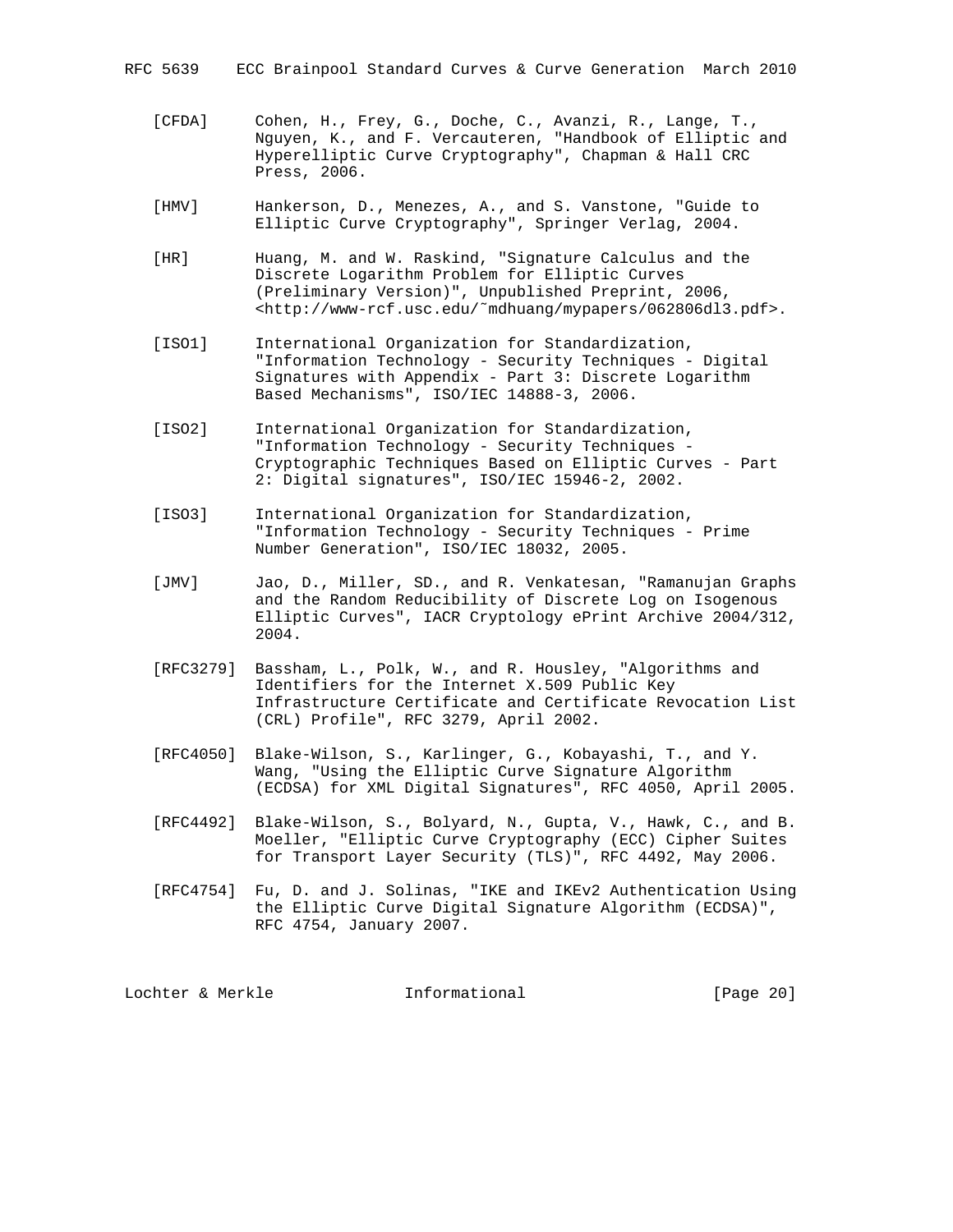- [RFC5753] Turner, S. and D. Brown, "Use of Elliptic Curve Cryptography (ECC) Algorithms in Cryptographic Message Syntax (CMS)", RFC 5753, January 2010.
- [SA] Satoh, T. and K. Araki, "Fermat Quotients and the Polynomial Time Discrete Log Algorithm for Anomalous Elliptic Curves", Commentarii Mathematici Universitatis Sancti Pauli 47, 1998.
- [SEC1] Certicom Research, "Elliptic Curve Cryptography", Standards for Efficient Cryptography (SEC) 1, September 2000.
- [SEC2] Certicom Research, "Recommended Elliptic Curve Domain Parameters", Standards for Efficient Cryptography (SEC) 2, September 2000.
- [Sem] Semaev, I., "Evaluation of Discrete Logarithms on Some Elliptic Curves", Mathematics of Computation 67, 1998.
- [Sma] Smart, N., "The Discrete Logarithm Problem on Elliptic Curves of Trace One", Journal of Cryptology 12, 1999.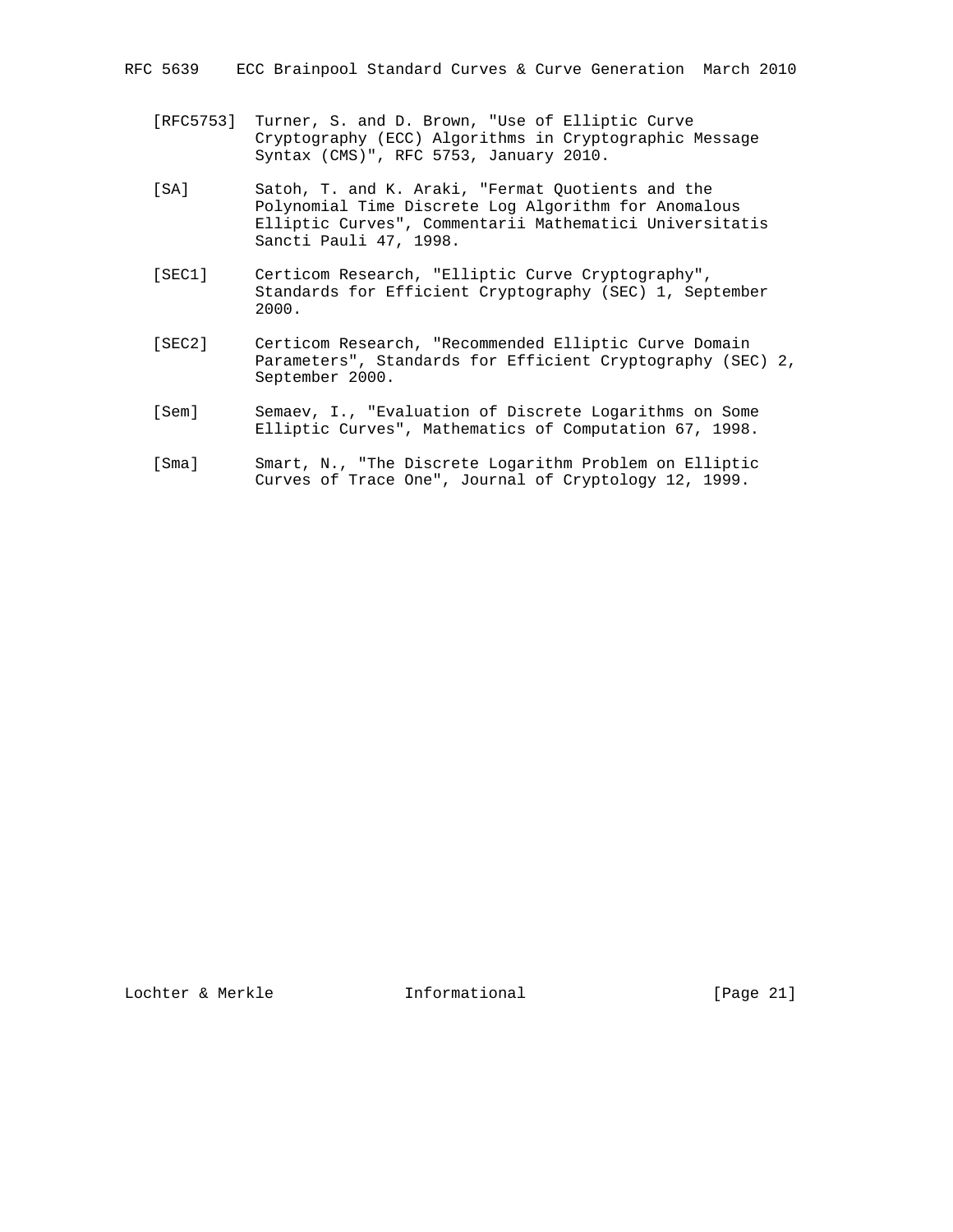Appendix A. Pseudo-Random Generation of Parameters

 In this appendix, the methods used for pseudo-random generation of the elliptic curve domain parameters are described. A comprehensive description is given in [EBP].

Throughout this section the following conventions are used:

The conversion between integers x in the range  $0 \le x \le 2^L - 1$  and bit strings of length L is given by  $x \leftarrow -\frac{1}{x} \{x_1, \ldots, x_L\}$  and the binary expansion  $x = x_1 * 2^{(L-1)} + x_2 * 2^{(L-2)} + ... + x_{(L-1)*2} + x_L$ , i.e., the first bit of the bit string corresponds to the most significant bit of the corresponding integer and the last bit to the least significant bit.

For a real number  $x$ , let floor( $x$ ) denote the highest integer less than or equal to x.

 For updating the seed s of 160-bit length we use the following function update\_seed(s):

1. Convert s to an integer z.

2. Convert (z+1) mod 2^160 to a bit string t and output t.

A.1. Generation of Prime Numbers

 This section describes the systematic selection of the base fields GF(p) proposed in this specification. The prime generation method is similar to the method given in FIPS 186-2 [FIPS], Appendix 6.4, and ANSI X9.62 [ANSI1], A.3.2. It is a modification of the method "incremental search" given in Section 8.2.2 of [ISO3].

For computing an integer x in the range  $0 \le x \le 2^L - 1$  from a seed s of 160-bit length, we use the following algorithm find\_integer(s):

- 1. Set  $v = \text{floor}((L-1)/160)$  and  $w = L 160* v$ .
- 2. Compute  $h = SHA-1(s)$ .
- 3. Let h\_0 be the bit string obtained by taking the w rightmost bits of h.
- 4. Convert s to an integer z.
- 5. For i from 1 to v do:

Lochter & Merkle Informational [Page 22]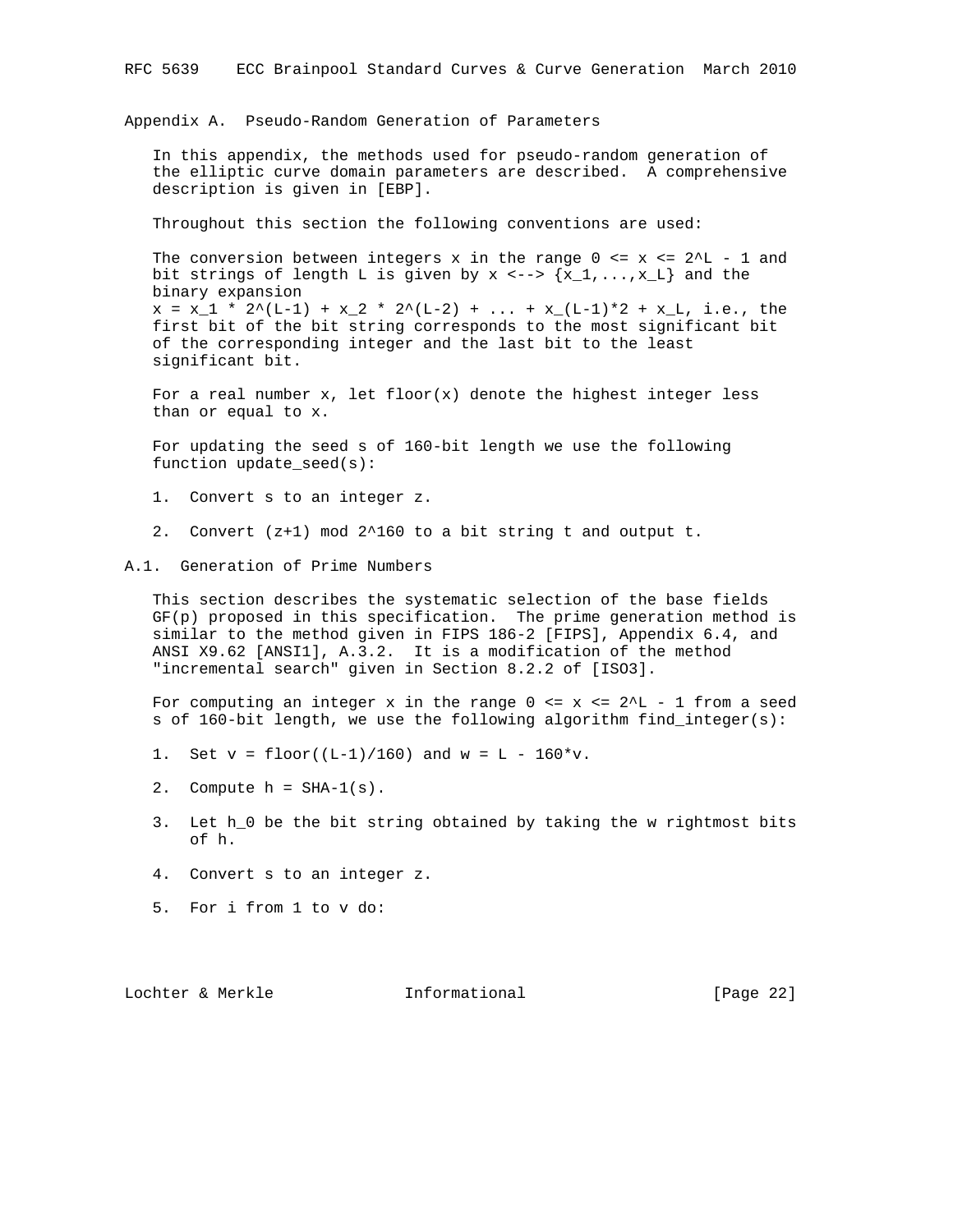A. Set  $z_i = (z+i) \mod 2^160$ .

B. Convert z\_i to a bit string s\_i.

C. Set  $h_i = SHA-1(s_i)$ .

- 6. Let h be the string obtained by the concatenation of  $h_0, \ldots, h_v$ from left to right.
- 7. Convert h to an integer x and output x.

 The following procedure is used to generate an L bit prime p from a 160-bit seed s.

- 1. Set  $c = find_interest(s)$ .
- 2. Let p be the smallest prime p >= c with p = 3 mod 4.

3. If  $2^{\wedge} (L-1)$  <=  $p$  <=  $2^{\wedge} L - 1$  output p and stop.

4. Set s = update\_seed(s) and go to Step 1.

For the generation of the primes p used as base fields  $GF(p)$  for the curves defined in this specification (and the corresponding twisted curves), the following values (in hexadecimal representation) have been used as initial seed s:

Seed p 160 for brainpoolP160r1: 3243F6A8885A308D313198A2E03707344A409382

 Seed\_p\_192 for brainpoolP192r1: 2299F31D0082EFA98EC4E6C89452821E638D0137

Seed p 224 for brainpoolP224r1: 7BE5466CF34E90C6CC0AC29B7C97C50DD3F84D5B

Seed p 256 for brainpoolP256r1: 5B54709179216D5D98979FB1BD1310BA698DFB5A

 Seed\_p\_320 for brainpoolP320r1: C2FFD72DBD01ADFB7B8E1AFED6A267E96BA7C904

 Seed\_p\_384 for brainpoolP384r1: 5F12C7F9924A19947B3916CF70801F2E2858EFC1

Seed p 512 for brainpoolP512r1: 6636920D871574E69A458FEA3F4933D7E0D95748

Lochter & Merkle Informational [Page 23]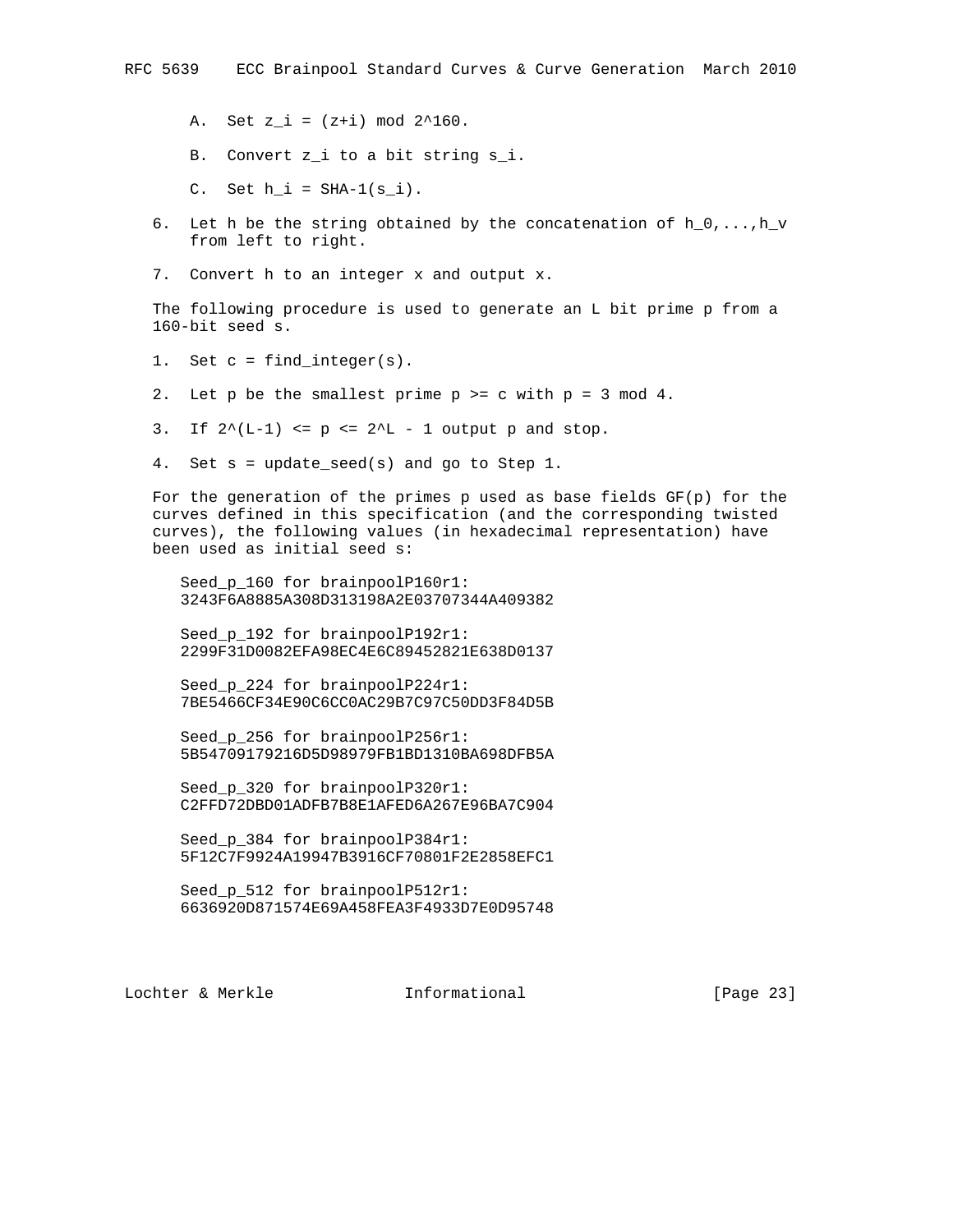These seeds have been obtained as the first 7 substrings of 160-bit length each of  $Q = Pi*2^1120$ , where Pi is the constant 3.14159..., also known as Ludolph's number, i.e.,

 $Q = \text{Seed\_p\_160} | \text{Seed\_p\_192} | ... | \text{Seed\_p\_512} |$  Remainder, where || denotes concatenation.

 Using these seeds and the above algorithm the following primes are obtained:

p\_160 = 1332297598440044874827085558802491743757193798159

p\_192 = 4781668983906166242955001894344923773259119655253013193367

 p\_224 = 2272162293245435278755253799591092807334073214594499230443 5472941311

 p\_256 = 7688495639704534422080974662900164909303795020094305520373 5601445031516197751

 p\_320 = 1763593322239166354161909842446019520889512772719515192772 9604152886408688021498180955014999035278

 p\_384 = 2165927077011931617306923684233260497979611638701764860008 1618503821089934025961822236561982844534088440708417973331

 p\_512 = 8948962207650232551656602815159153422162609644098354511344 597187200057010413552439917934304191956942765446530386427345937963 894309923928536070534607816947

A.2. Generation of Pseudo-Random Curves

 The generation procedure is similar to the procedure given in FIPS PUB 186-2 [FIPS], Appendix 6.4, and ANSI X9.62 [ANSI1], A.3.2.

For computing an integer x in the range  $0 \le x \le 2^(L-1) - 1$  from a seed s of 160-bit length, we use the algorithm find\_integer\_2(s), which slightly differs from the method used for the generation of the primes.

1. Set  $v = \text{floor}((L-1)/160)$  and  $w = L - 160*v - 1$ .

- 2. Compute  $h = SHA-1(s)$ .
- 3. Let h\_0 be the bit string obtained by taking the w rightmost bits of h.
- 4. Convert s to an integer z.

Lochter & Merkle Informational [Page 24]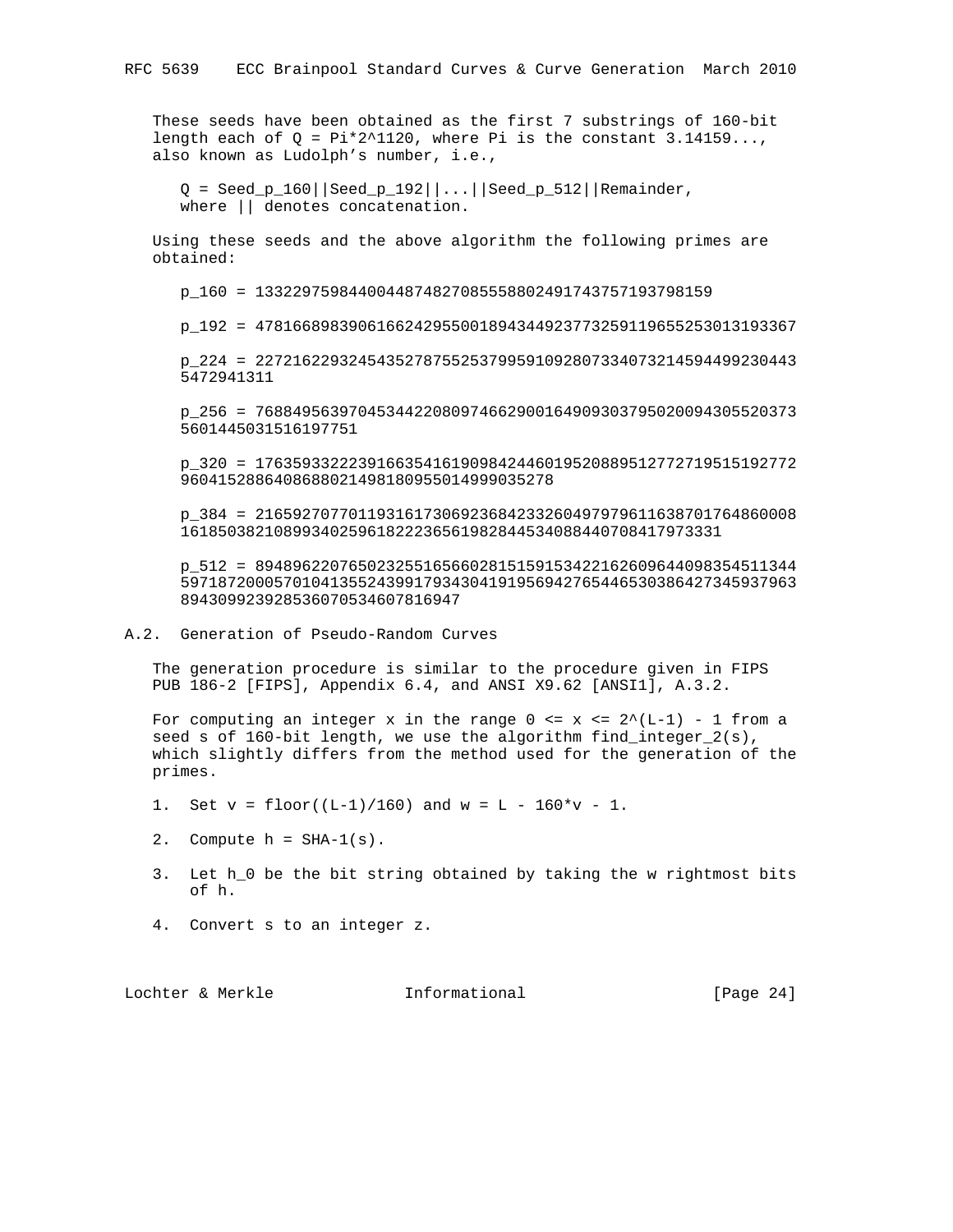- 5. For i from 1 to v do:
	- A. Set  $z_i = (z+i) \mod 2^160$ .
	- B. Convert z\_i to a bit string s\_i.
	- C. Set  $h_i = SHA-1(s_i)$ .
- 6. Let h be the string obtained by the concatenation of  $h_0, \ldots, h_v$ from left to right.
- 7. Convert h to an integer x and output x.

 The following procedure is used to generate the parameters A and B of a suitable elliptic curve over GF(p) and a base point G from a prime p of bit length L and a 160-bit seed s.

- 1. Set  $h = \text{find}_integer_2(s)$ .
- 2. Convert h to an integer A.
- 3. If  $-3 = A^*Z^4$  mod p is not solvable, then set s = update\_seed(s) and go to Step 1.
- 4. Compute one solution Z of  $-3 = A*Z^4$  mod p.
- 5. Set  $s = update\_seed(s)$ .
- 6. Set  $B = find\_integer_2(s)$ .
- 7. If B is a square mod p, then set s = update\_seed(s) and go to Step 6.
- 8. If  $4*A^3 + 27*B^2 = 0$  mod p, then set s = update\_seed(s) and go to Step 1.
- 9. Check that the elliptic curve E over GF(p) given by  $y^2 = x^3 + y^2 = 0$  A\*x + B fulfills all security and functional requirements given in Section 3. If not, then set  $s = update\_seed(s)$  and go to Step 1.
- 10. Set  $s = update\_seed(s)$ .
- 11. Set  $k = find_interest_2(s)$ .
- 12. Determine the points Q and -Q having the smallest x-coordinate in E(GF(p)). Randomly select one of them as point P.

Lochter & Merkle Informational [Page 25]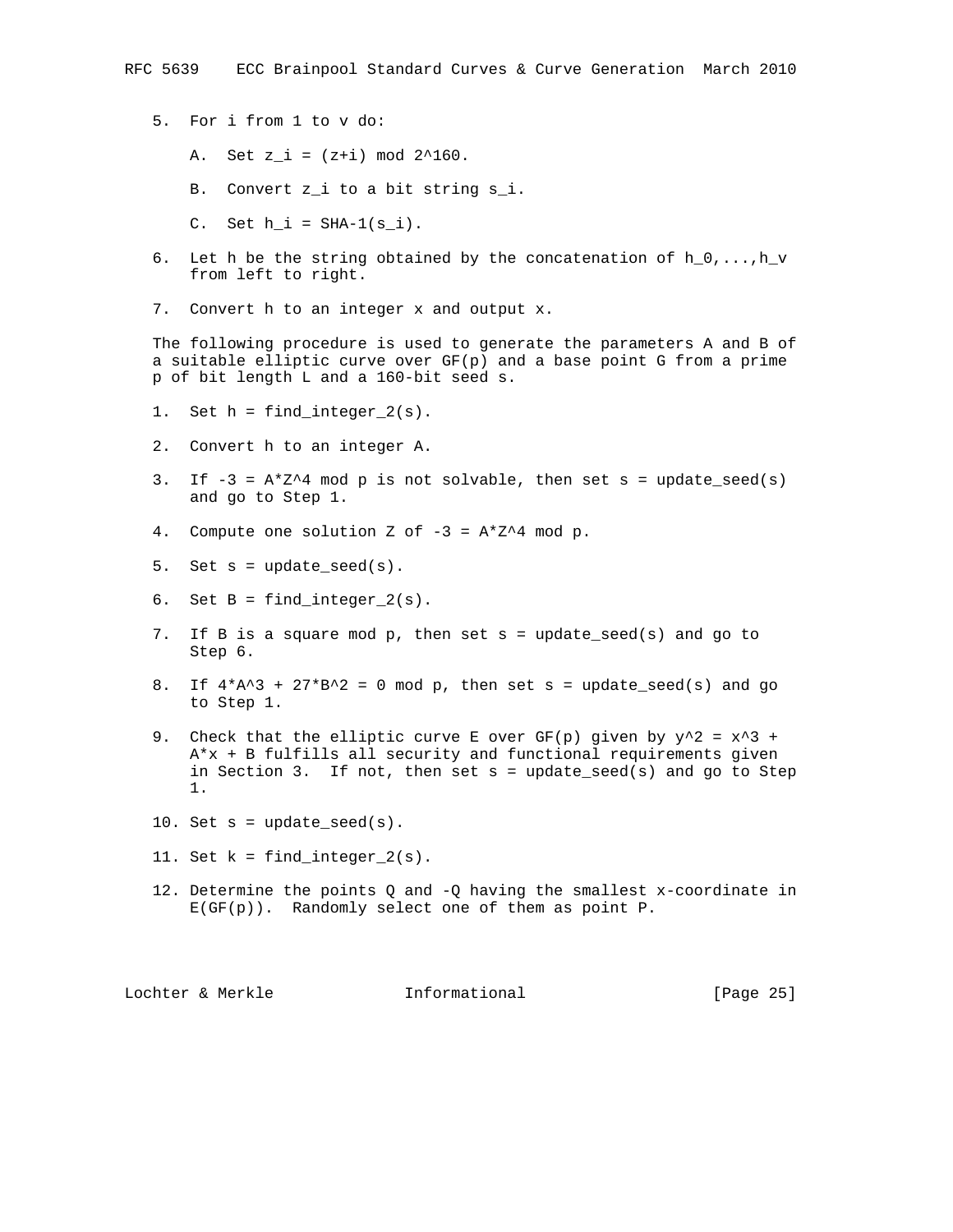13. Compute the base point  $G = k * P$ .

14. Output A, B, and G.

 Note: Of course P could also be used as a base point. However, the small x-coordinate of P could possibly render the curve vulnerable to side-channel attacks.

 For the generation of curve parameters A and B, and the base points G defined in this specification, the following values (in hexadecimal representation) have been used as initial seed s:

Seed ab 160 for brainpoolP160r1: 2B7E151628AED2A6ABF7158809CF4F3C762E7160

Seed ab 192 for brainpoolP192r1: F38B4DA56A784D9045190CFEF324E7738926CFBE

 Seed\_ab\_224 for brainpoolP224r1: 5F4BF8D8D8C31D763DA06C80ABB1185EB4F7C7B5

Seed ab 256 for brainpoolP256r1: 757F5958490CFD47D7C19BB42158D9554F7B46BC

 Seed\_ab\_320 for brainpoolP320r1: ED55C4D79FD5F24D6613C31C3839A2DDF8A9A276

Seed ab 384 for brainpoolP384r1: BCFBFA1C877C56284DAB79CD4C2B3293D20E9E5E

 Seed\_ab\_512 for brainpoolP384r1: AF02AC60ACC93ED874422A52ECB238FEEE5AB6AD

 These seeds have been obtained as the first 7 substrings of 160-bit length each of  $R = \text{floor}(e^{\star 2^{\wedge}1120})$ , where e denotes the constant 2.71828..., also known as Euler's number, i.e.,

 $R = \text{Seed}_ab_160 \mid \text{seed}_ab_192 \mid \ldots \mid \text{seed}_ab_512 \mid \text{Remainder},$ where || denotes concatenation.

Lochter & Merkle **Informational** [Page 26]